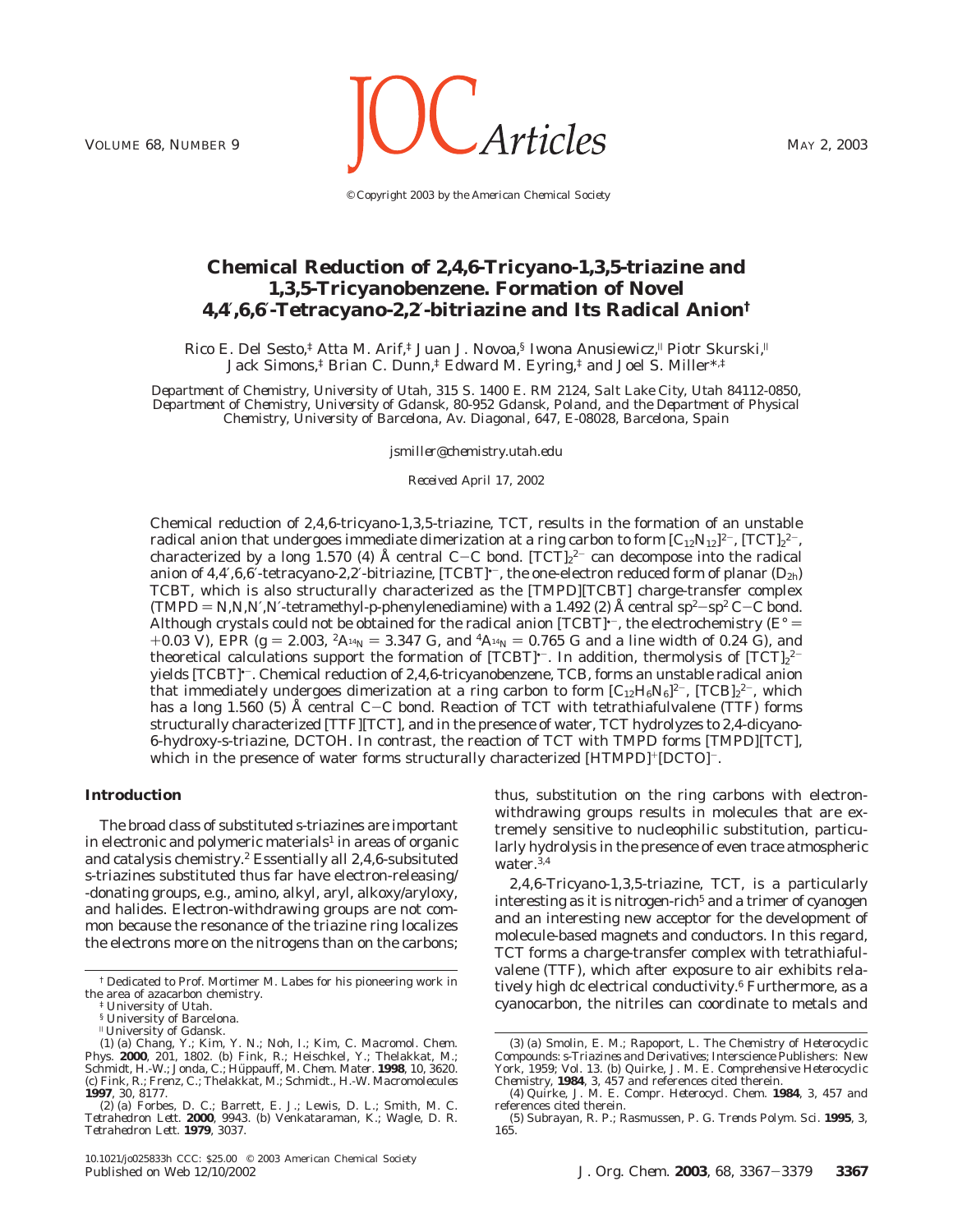additionally give the molecule the capacity to accept electrons and become reduced to the radical anionic species.



TCT has been reported to undergo an irreversible oneelectron reduction with Na or K to form **1**•-. <sup>7</sup> The in situgenerated EPR spectra suggested two sets of equivalent nitrogen atoms in a 2:4 ratio, not by two sets of equivalent nitrogen atoms in a 3:3 ratio as expected for TCT•-. However, the number of bonds that need to be broken and created makes formation of  $1^{\degree}$ , via the reduction of TCT, dubious, which led to the possibility of a Jahn-Teller distortion of TCT<sup>+-</sup> as suggested by Carrington et al.7



As our and previous groups' attempts to isolate any species via electrochemical methods failed, $<sup>7</sup>$  we report</sup> herein the products that result from the chemical reduction of TCT and the structurally related 1,3,5-tricyanobenzene, TCB. The reductive dimerization of TCB was previously proposed to form **2**<sup>2</sup>-. <sup>8</sup> Preliminary work in our laboratory,<sup>9</sup> however, revealed that  $2^{2}$  is not the reduction product of TCB. We also note that reduction of TCT also leads to the formation of redox-active 4,4′,6,6′ tetracyano-2,2′-bitriazine, TCBT, whose radical anion is the source of the EPR spectra previously reported for the product of the alkali metal reduction of TCT.



### **Results and Discussion**

**Electrochemistry of TCT and TCB.** The cyclic voltammogram (CV) of TCT, shows an irreversible reduc-



**FIGURE 1.** Cyclic voltammograms at 100 mV/s in MeCN for (a) TCT, (b) TCB, (c) [TMPD][TCT], (d)  $\{[Cr(mes)_2]^+\}_2[TCT]_2^2$ <sup>-</sup>, (e) [TMPD][TCBT], and (f) [TDAE]<sup>2+</sup>{[TCBT] $r$ <sup>-</sup>}<sub>2</sub>.

tion at  $-0.39$  V (vs SCE) and an irreversible oxidation at  $+0.70$  V,<sup>9</sup> Figure 1a. Although TCT undergoes a oneelectron reduction, it requires a much stronger reducing agent than typical cyanocarbon acceptors, e.g*.*, TCNE and TCNQ.10 The electrochemical behavior of TCB is analogous to that of TCT, but with an irreversible reduction at  $-1.35$  V and an irreversible oxidation at  $-0.03$  V (vs SCE), Figure 1b. Hence, TCB is 0.96 V more difficult to reduce than TCT. None of the voltammograms of TCT or TCB showed any sign of reversible behavior for either reductions or oxidations at scan rates of  $5-2000$  mV/s, suggesting that the irreversibility of the reduction may be due to a chemical reaction that is much faster than the electron-transfer process of the cyclic voltammetry.

**Chemical Reactions and Reduction of TCT.** To form charge-transfer complexes and electron-transfer salts, TCT was reacted with tetrathiafulvalene (TTF)  $(E_{1/2}^{\circ} = +0.30 \text{ V} \text{ vs } \text{SCE in } \text{MeCN}$ ,<sup>10</sup> *N*,*N*,*N*,*N*,*N*-tetramethyl-*p*-phenylenediamine (TMPD)  $(E_{1/2}^{\circ} = +0.10$  and 0.72 V),<sup>11</sup> bis(mesitylene)chromium(0), Cr(mes)<sub>2</sub> ( $E_{1/2}^{\circ}$  =

<sup>(6)</sup> Berlin, A.; Pagani, G. A.; Sannicolo, F. *Synth. Met.* **1987**, *19*, 415. (b) Berlin, A.; Pagani, G. A.; Sannicolo, F. *J. Chem. Soc., Chem. Commun.* **1986**, 1579.

<sup>(7)</sup> Carrington, A.; Longuet-Higgins, H. C.; Todd, P. F. *Mol. Phys.* **1965**, *9*, 211.

<sup>(8)</sup> Sertel, M.; Yildiz, A.; Gambert, R.; Baumgärten, H. *Electrochim. Acta* **1986**, *31*, 1287.

<sup>(9)</sup> Del Sesto, R. E.; Arif, A. M.; Miller, J. S. *Chem. Commun*. **2001**,

<sup>2730.</sup> (10) Ward, M. D. *Electroanal*. *Chem*. **1989**, *16*, 181.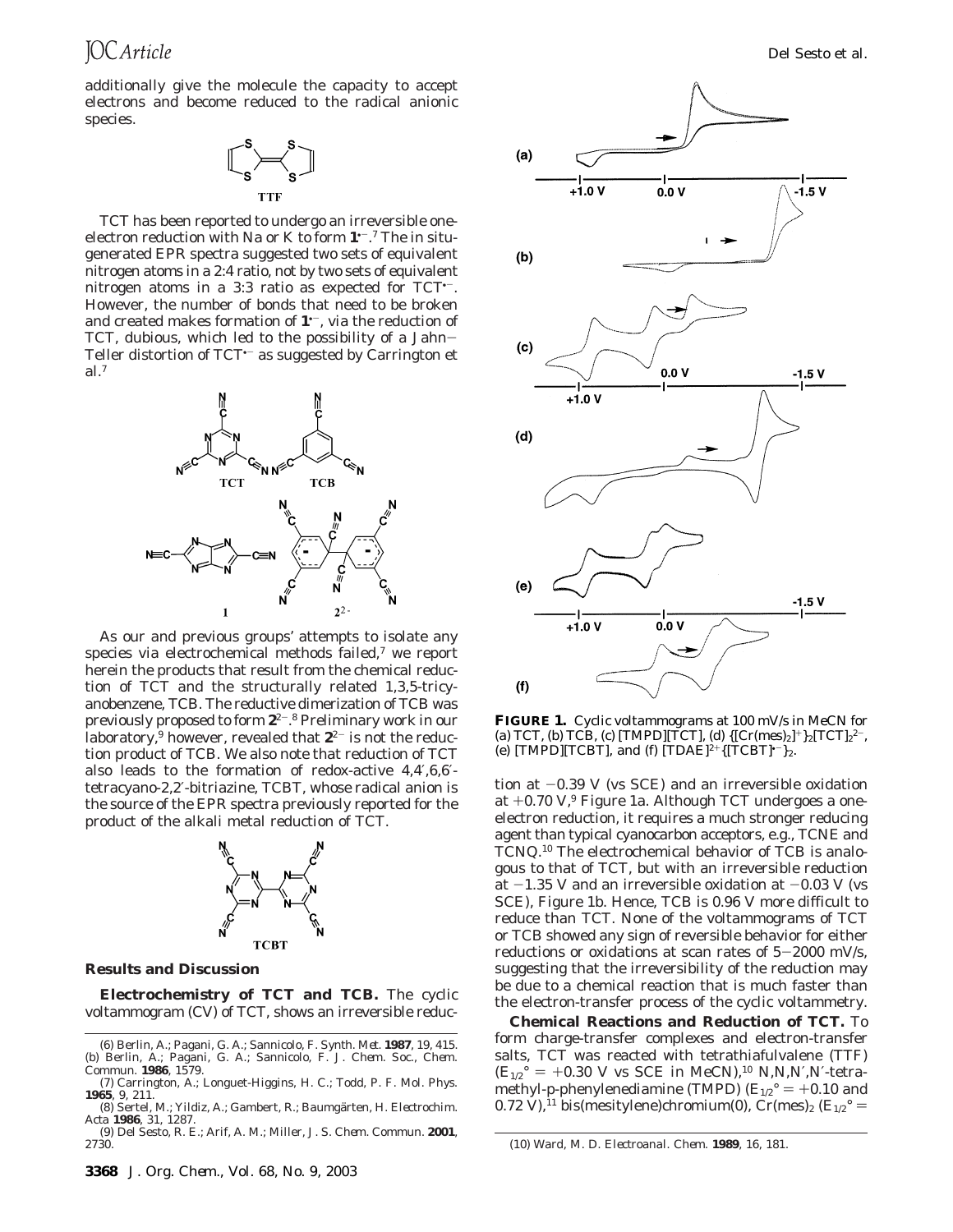

**FIGURE 2.** Solid-state UV/visible/NIR spectra of (a) TTFo (solid line) (b) [TTF][TCT] (dashed line), and (c) [TMPD][TCT] (dotted line) as pressed KBr pellets.

 $-0.92$  V),<sup>12</sup> Co<sup>II</sup>Cp<sup>\*</sup><sub>2</sub> (Cp<sup>\*</sup> = pentamethylcyclopentadieneide)  $(E_{1/2}^{\circ} = -1.47 \text{ V})$ ,<sup>13</sup> and the two-electron donor tetrakis(dimethylamino)ethylene, TDAE  $(E_{1/2}^{\circ} = -0.53)$ and  $-0.68$  V).<sup>14</sup> The  $-0.39$  V irreversible reduction potential for TCT requires strong reducing agents for electron transfer to occur and this is only expected for the latter three electron donors.



**Reaction of TCT with TMPD.** The reaction of TCT with TMPD in MeCN leads to several products, including [TMPD][TCT]. Although crystals suitable for the singlecrystal structural determination of [TMPD][TCT] were not obtained, the electronic absorption spectrum of the solid [TMPD][TCT] has an absorption at ∼10 000 cm-<sup>1</sup> (1000 nm), which is assigned to the TMPD  $\rightarrow$  TCT charge transfer (Figure 2a). Likewise, the IR spectrum shows peaks predominantly from the two independent neutral species. Hence, electron transfer does not occur in either solution or in the solid state. This is confirmed as the CV of [TMPD][TCT] shows the irreversible reduction of TCT at  $-0.39$  V in addition to the two one-electron oxidations of TMPD (Figure 1c).

TMPD was reacted with TCT in MeCN containing ∼5% water, and a yellow precipitate of [TMPD][DCTOH] composition formed, whose structure was determined. The single-crystal X-ray analysis shows that, as suggested for  $[TTF][TCT]$ ,  $6$  the nucleophilic displacement of one of the nitriles by water followed by a proton transfer

(acid-base reaction) from the resulting 2,4-dicyano-6 hydroxy-*s*-triazine, DCTOH, to one of the TMPD nitrogens occurred. The presence of [HTMPD]<sup>+</sup> is based on the twist of the dimethylamino group on N7 being 90° out of the plane of the benzene ring, Figure 3, and the average bond angle around N7 is 109.4°, indicating sp3 hybridization. This is inconsistent with the expected planarity of the TMPD molecule in its neutral state. Though the proton position was refined as being bonded to an sp3-hybridized N7, it is expected that the 2,4 dicyano-6-hydroxy-*s*-triazine would be fairly acidic considering the electronegativity of the triazine ring.<sup>2,4,15</sup> The anionic charge in [DCTO]<sup>-</sup> is located within the ring, and the resulting ketone is H-bonded to the  $[HTML]$ <sup>+</sup>, on the basis of the ring angle on N2 being 109.3° and the angles around C1 averaging 120°. Hence, the structure is best described as [HTMPD]+[DCTO]-, Figure 3. Calculations were carried out on [DCTO]- at the RHF/  $6-31++G^{**}$  level using the atomic coordinates from the crystal structure of [HTMPD]<sup>+</sup>[DCTO]<sup>-</sup>. The calculations show that the  $b_1$  HOMO lies 10.737 eV below the  $a_1$ LUMO, Figure 4, and the electron density principally resides on the imide N, with respect to the O, Figure 4c, Table 1.



**Reaction of TCT with TTF.** TCT forms a chargetransfer complex with tetrathiafulvalene, TTF.<sup>6</sup> Singlecrystal X-ray analysis shows that the structure of [TTF]- [TCT] is comprised of stacks of alternating TTF and TCT in a  $\cdots$ DADA $\cdots$  (*D* = TTF; A = TCT) motif (Figure 5).<sup>16</sup> The central C=C bond of the TTF fragment is 1.348 Å, and inner C-S bonds are 1.756 Å. The [TTF][TCT] is diamagnetic, and the bond lengths are comparable to neutral TTF17a and other charge-transfer complexes of TTF with C=C bond lengths of  $\sim$ 1.35 Å and C-S bonds lengths of  $\sim$ 1.76 Å.<sup>17</sup> These bond lengths make the TTF<sup>0</sup> distinguishable from the radical cation and/or partially charged TTF, which typically have  $C=C$  bonds of 1.404 Å and C-S bonds 1.713 Å, as seen in [TTF][ClO<sub>4</sub>]<sup>17b</sup> or [TTF][SCN]<sub>0.57</sub>.<sup>17d</sup> Hence, [TTF][TCT] is a charge transfer complex and not an electron transfer salt, as initially formulated but not structurally characterized.<sup>6</sup> The bulk of the TCT ring overlaps with one ring of TTF. The closest contact between the two moieties is 3.17 Å. The TTF and TCT planes are not parallel within a stack, deviating by ∼8° from each other. The angle between the TTF in one stack to TCT in an adjacent stack is ∼45°.

The UV/visible/NIR spectrum for the [TTF][TCT] in MeCN is the sum of the solution spectra for TTF and

<sup>(11)</sup> Tanaka, S.; Bruce, J. A.; Wrighton, M. S. *J. Phys. Chem.* **1981**, *85*, 3779.

<sup>(12)</sup> Yur'eva, L. P.; Peregudova, S. M.; Kravtsov, D. N.; Vasil'kov, A. Yu.; Nekiasov, L. N.; Asfandiarov, N. L.; Timoshenko, M. M.; Chisov, Yu. V. *J. Organomet. Chem.* **1987**, *336*, 371.

<sup>(13)</sup> Robbins, J. L.; Edelstein, N.; Spencer, B.; Smart, J. C. *J. Am. Chem. Soc.* **1982**, *104*, 1882.

<sup>(14)</sup> Bock, H.; Borrmann, H.; Havlas, Z.; Oberhammer, H.; Ruppert, K.; Simon, A. *Angew. Chem., Int. Ed.* **1991**, *30*, 1678.

<sup>(15)</sup> Wilmshurst, J. K. *J. Chem. Phys.* **1958**, *28*, 733.

<sup>(16)</sup> Del Sesto, R. E.; Botoshansky, M.; Kaftory, M.; Arif, A. M.; Miller, J. S. *Cryst. Eng. Commun.* **2002**, *4*, 117.

<sup>(17) (</sup>a) Coppens, W. F.; Kenney, N. C.; Edmonds, J. C.; Nagel, A.; Wudl, F.; Coppens, P. *Chem. Commun.* **1971**, 889. (b) Yakushi, K.; Nishimura, S.; Sugano, T.; Kuroda, H. *Acta Crystallogr., Sect. B* **1980**, *36*, 358. (c) Formigue, M.; Boubekeur, K.; Batail, P.; Renouard, J.; Jacob, G. *New J. Chem.* **1998**, 845. (d) Formigue, M.; Boubekeur, K.; Batail, P.; Renouard, J.; Jacob, G. *New J. Chem.* **1998**, 845. (e) Clemente, D. A.; Marzotto, A. *J. Mater. Chem.* **1996**, *6*, 941.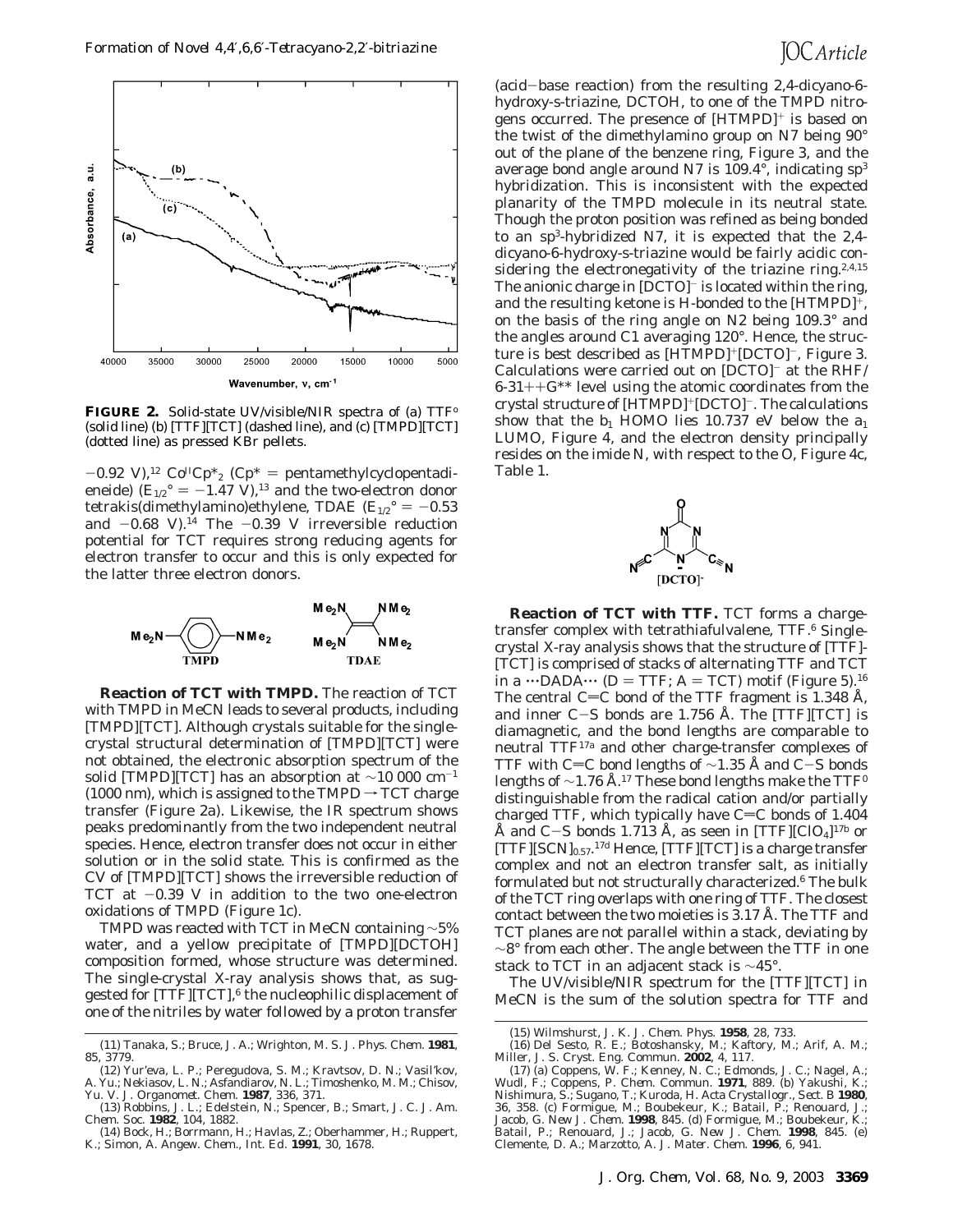

**FIGURE 3.** Structure of [HTMPD]<sup>+</sup>[DCTO]<sup>-</sup>. Bond angles around N6 range from 108.1(1)° for C6-N7-H7 to 112.44(11)° for C6-N7-C12. Bond lengths of the triazine ring are 1.242(3) Å for C1-O1, 1.383(3) for C1-N1, 1.319(3) Å for C1-N2, 1.337(3) Å for C2-N2, 1.337(3) Å for N2-C3, 1.310(3) Å for C3-N3, and 1.392(3) Å for N3-C1. Bond angle for N1-C1-N3 is 120.9(2)°, and that for C2-N2-C3 is  $109.9(2)$ °.



**FIGURE 4.** HOMO (a), LUMO (b), and calculated charge density (c) for [DCTO]<sup>-</sup>, where red and blue represent negative  $(-)$  and positive  $(+)$  potentials, respectively. Contour spacing for the orbitals is 0.03, and the electrostatic potential is  $0.01250$  e<sup>-</sup>.

TCT. However, in the solid state, as a pressed KBr pellet, a new absorption appears at  $10\,000\,$  cm<sup>-1</sup> (1000 nm), which is assigned to a TTF  $\rightarrow$  TCT charge transfer (CT) band as observed for [TMPD][TCT], Figure 2. The IR spectrum also shows peaks predominantly from the two independent neutral species, with slight shifts in the nitrile region of the TCT, as well as in the  $v_{\text{C-N}}$  (TCT) and *v*<sub>C-S</sub> regions. Hence, electron transfer does not occur either in solution or in the solid state. This is consistent with the reported low dc electrical conductivity for [TTF]-  $[TCT]$ .<sup>6</sup>

Upon exposure to the ambient laboratory atmosphere, [TTF][TCT] turns deep red forming a material that



**FIGURE 5.** Structure of [TTF][TCT] showing the overlap of TTF (light-colored spheres, with white as sulfur and gray as carbon atoms) and TCT rings (black spheres).

exhibits significantly higher electrical conductivity (*σ* ≈ 0.5 S/cm).6 Although unable to obtain a structure of the hydrolysis product of [TTF][TCT], on the basis of IR spectral changes, it was proposed that a nitrile on TCT is substituted by  $-OH$  from the water, with the loss of HCN, forming deep red [TTF][DCTOH]<sup>6</sup> or, by analogy to the above reaction with TMPD, possibly [HTTF]+- [DCTO]-. The latter, however, is unlikely because the DCTOH  $v_{OH}$  absorption (~3300 cm<sup>-1</sup>) is observed in the IR spectrum of [TTF][DCTOH] but is absent in the [TMPD]+[DCTO]-. Since TTF is a poor proton acceptor and much less basic than TMPD,<sup>18</sup> proton transfer from this hydroxytriazine to TTF does not occur as it does for [TMPD][DCTOH]. The absence of proton transfer is also consistent with the absence of a shift in the absorptions of the IR of the TTF moiety, as well as the lack of a shift in the UV/visible absorption bands.

**Reduction of TCT with**  $Cr(mes)_2$ **,**  $CoCp^*_{2}$ **, and TDAE.** The reaction of TCT with  $Cr(mes)_2$  led to the formation of a product whose structure was determined to consist of the *σ*-dimer of  $[TCT]$ <sup>\*-</sup>,  $[C_{12}N_{12}]^{2-}$ ,  $[TCT]_2^{2-}$ (Figure 6a).<sup>9</sup> [TCT] $_2$ <sup>2-</sup> is a constitutional isomer of previously reported  $[C_{12}N_{12}]^{2}$ <sup>-19</sup> The structure of the [Cr- $(mes)_{2}]_{2}[TCT]_{2}$  has a 1.570 (4) Å  $\sigma$ -bond formed between two of the substituted triazine-ring carbons. Each triazine ring maintains its planarity, suggesting that the dimer-

<sup>(18)</sup> Attanasio, D.; Bonamico, M.; Fares, V.; Suber, L. *J. Chem. Soc., Dalton Trans.* **1992**, 2523.

<sup>(19) (</sup>a) Buschmann, W. E.; Arif, A. M.; Miller, J. S. *J. Chem. Soc., Chem. Commun.* **1995**, 2343. (b) Manson, J. L.; Buschmann, W. E.; Miller, J. S. *Inorg. Chem.* **2001**, *40*, 1926.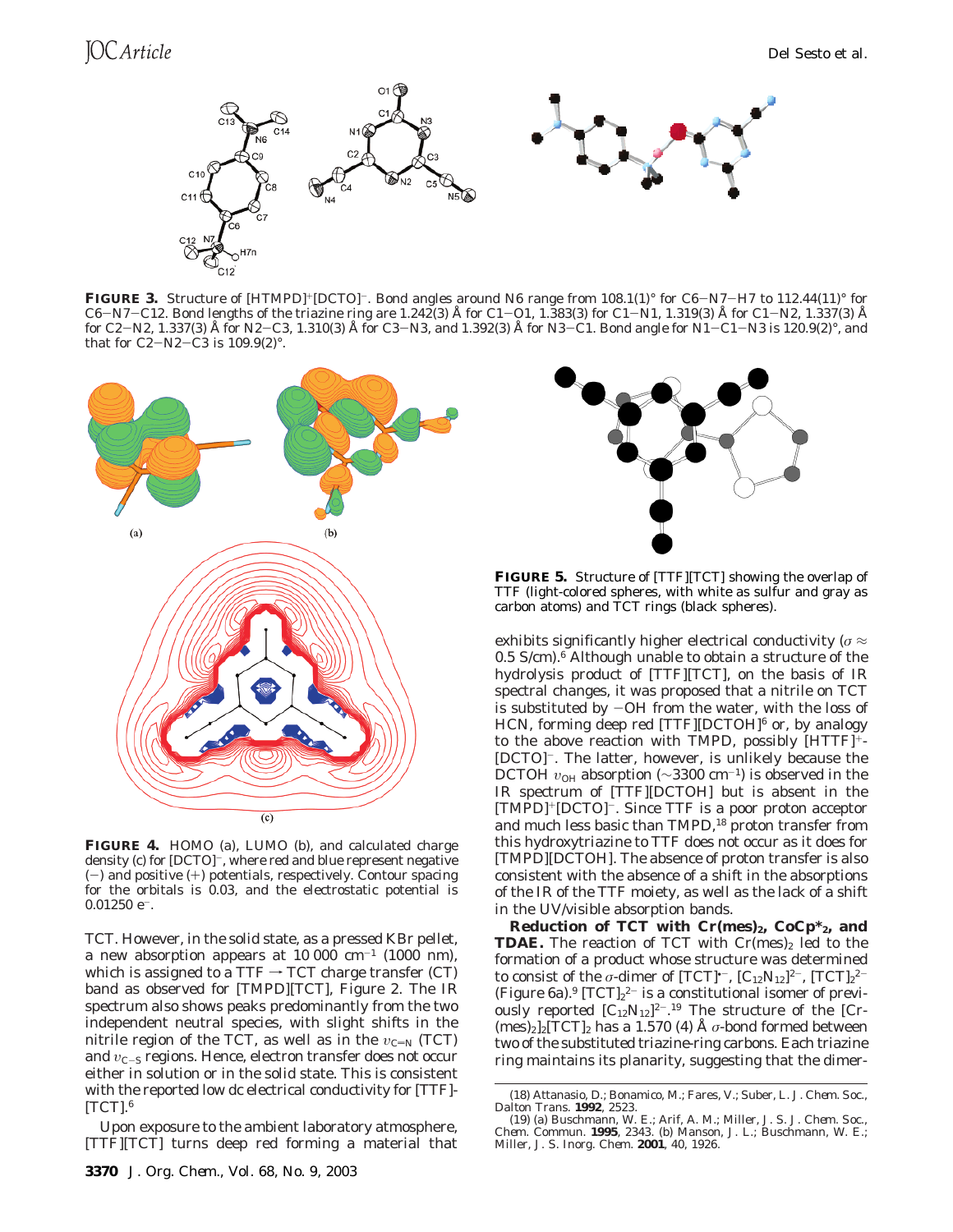# **IOC** Article

**TABLE 1. Net Atomic Charges Obtained after a Mulliken Population Analysis of the Density Functional B3LYP/6-31**++**G(2d,2p) Wavefunction on Atoms of Neutral and Radical Anionic [TCT]***<sup>n</sup>* **and [TCBT]***<sup>n</sup>*  $(n = 0, 1-)$ 



| molecule              | atom                            | charge $(e^-)$<br>$n=0$ | charge $(e^-)$<br>$n=1-$ | spin $(e^-)$<br>$n=1-$ |
|-----------------------|---------------------------------|-------------------------|--------------------------|------------------------|
| $[TCT]$ <sup>n</sup>  | C1                              | 0.921                   | 0.914                    | $-0.04$                |
|                       | C2, C3                          | 0.921                   | 0.924                    | 0.26                   |
|                       | C <sub>4</sub>                  | $-0.591$                | $-0.634$                 | 0.00                   |
|                       | C5, C6                          | $-0.591$                | $-0.648$                 | $-0.04$                |
|                       | N1, N3                          | $-0.112$                | $-0.285$                 | 0.23                   |
|                       | N2                              | $-0.112$                | $-0.134$                 | $-0.10$                |
|                       | N4                              | $-0.218$                | $-0.337$                 | $-0.02$                |
|                       | N5, N6                          | $-0.218$                | $-0.395$                 | 0.13                   |
| $[TCBT]$ <sup>n</sup> | C <sub>1</sub>                  | $-0.203$                | $-0.212$                 | 0.314                  |
|                       | C2, C3                          | 0.613                   | 0.615                    | 0.029                  |
|                       | N1, N3                          | $-0.194$                | $-0.244$                 | 0.121                  |
|                       | N2                              | $-0.223$                | $-0.301$                 | 0.033                  |
|                       | C4, C5                          | 0.159                   | 0.100                    | 0.001                  |
|                       | N4, N5                          | $-0.366$                | $-0.466$                 | 0.003                  |
| $[DCTO]$ -            | N1                              |                         | $-1.040$                 |                        |
|                       | N2, N3                          |                         | $-1.052$                 |                        |
|                       | N4, N5                          |                         | $-0.508$                 |                        |
|                       | C1, C2                          |                         | 0.960                    |                        |
|                       | C <sub>3</sub>                  |                         | 1.415                    |                        |
|                       | C <sub>4</sub> , C <sub>5</sub> |                         | 0.312                    |                        |
|                       | 0                               |                         | $-0.797$                 |                        |
|                       |                                 |                         |                          |                        |

ized carbons are predominantly of  $sp<sup>2</sup>$  character. Bond lengths within the triazine rings are 1.463(3) Å for C39- N2, 1.467(3) Å for C39-N3, 1.285(3) Å for C37-N3, 1.348(3) Å for C37-N1, 1.350(3) Å for C38-N1, and 1.289(3) Å for C38-N2. The IR spectrum for this salt exhibits peaks at ~1580, 1320, and 910 cm<sup>-1</sup> as well as  $v_{\text{CN}}$  at 2242 cm<sup>-1</sup>. The 1580 cm<sup>-1</sup> peak is assigned to the ring  $C=N$  stretching mode that is blue shifted with respect to that observed for TCT due to the anionic charge residing within the ring.

Reaction of  $CoCp*_{2}$  and TDAE with TCT leads to compounds of  $[CoCp*_{2}][TCT]$  and  $[TDAE][TCT]_{2}$  composition, respectively. All three reduction products of TCT display characteristic peaks in the IR spectrum at 1580, 1320, and 910 cm<sup>-1</sup>, and, hence, also possess  $[TCT]_{2}^{2-}$ .

The electrochemical behavior of all three salts of  $[TCT]_2^2$  is the same with an irreversible oxidation occurring at +0.70 V, Figure 1d, in addition to the reversible reductions of the cations. The irreversible oxidation is also seen in the CV of TCT, Figure 1a. This anodic peak is therefore attributed to the oxidation of



**FIGURE 6.** Structure of (a)  $[TCT]_2^2$  as observed in the  $[Cr$  $(mes)_2]_2[TCT]_2$  *s*-dimer and (b)  $[TCB]_2^{2-}$  as observed in  $[CoCp^*_{2}]_2$ - $[TCB]_2$ , with central dimer bonds of 1.570 (4) Å and 1.560 (5) Å, respectively. Lighter spheres are carbon, darker spheres nitrogen, and white spheres hydrogen.



 $[TCT]_2^2$ <sup>-</sup> to  $[TCT]_2^2$ , which is unstable and breaks apart into  $[TCT]$ <sup>--</sup> and  $TCT^0$ , Scheme 1. The irreversible reduction of  $TCT^0$  can then be explained through the process of dimerization, and suggests that the radical anion  $[TCT]$ <sup> $-$ </sup> is not stable in the solvents used (MeCN,  $CH_2Cl_2$ , THF) and immediately dimerizes to  $[TCT]_2^2$ <sup>-</sup>, Scheme 1.

**Reaction of TCB with CoCp\*2.** Given the structural similarity of TCB with TCT and that the reduction of TCB was postulated to form **2**<sup>2</sup>- with a framework similar to  $[TCT]_2^2$ <sup>-</sup>,<sup>8</sup> we tried to isolate the TCB reduction product. The reduction potential of TCB is 0.96 V more negative than that of TCT and should only occur upon reaction with  $CoCp*_{2}$  of the reductants available to us. This reaction led to the isolation of a compound of  $[CoCp*_2]$ [TCB] composition, whose structure was determined to be  $\{[\mathrm{CoCp^*}_2]^+\}_2 [\mathrm{TCB}]_2{}^{2-}$ , Figure 6b. The  $[\mathrm{TCB}]_2{}^{2-}$ dianion results from dimerization at the nonsubstituted ring carbon, which is at variance with the proposed structure of **2**<sup>2-</sup>. [TCB]<sub>2</sub><sup>2-</sup> has a central C–C bond of 1.560<br>(5) Å , and the bond lengths within the benzene rings are (5) Å, and the bond lengths within the benzene rings are C50-C51, 1.509(4) Å; C51-C52, 1.362(4) Å; C52-C53, 1.424(4) Å; C53-C54, 1.405(4) Å; C54-C55, 1.364(3) Å; and  $C55-C50$ , 1.523(3) Å. There is a shift of the ring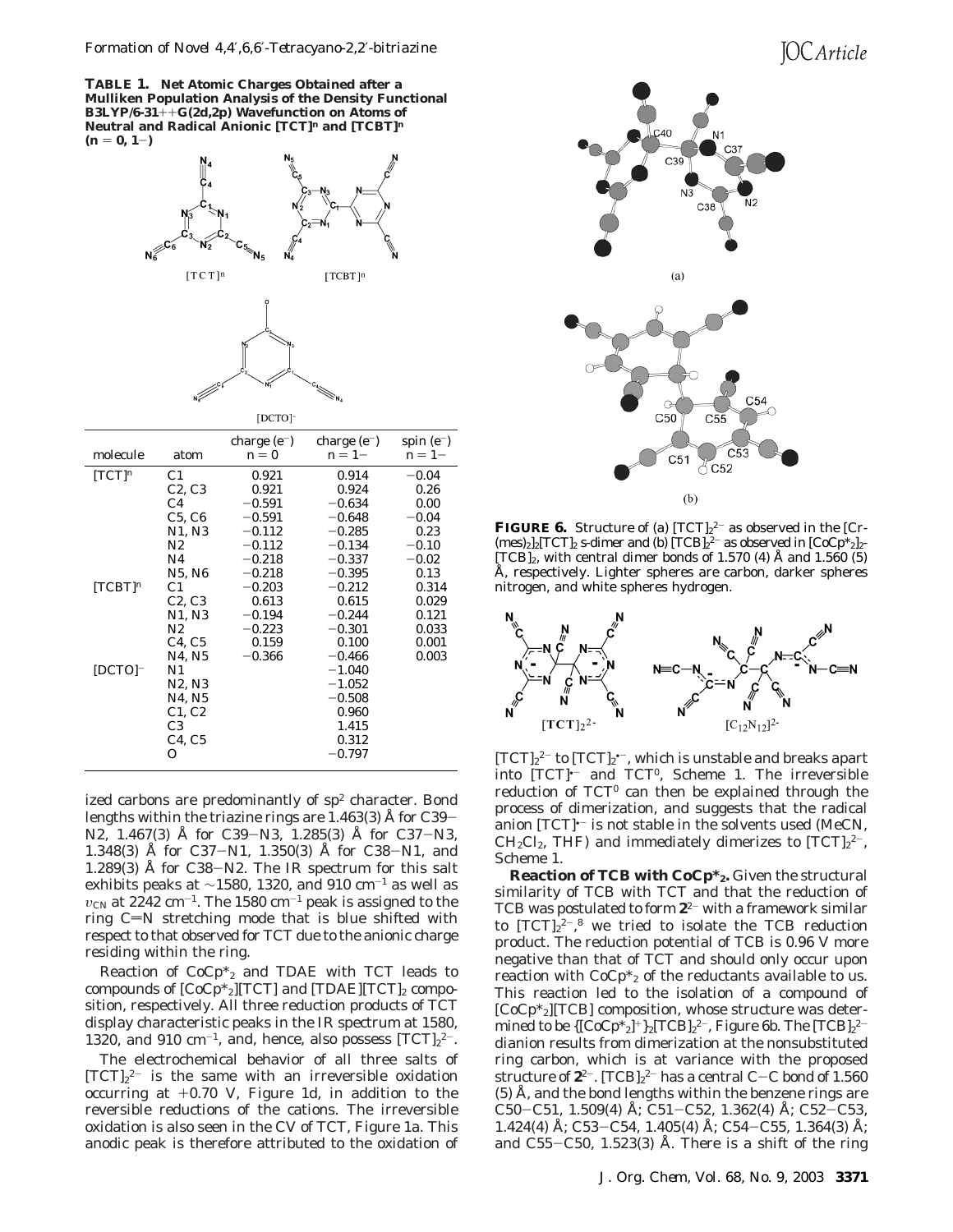**SCHEME 1**



 $v_{\text{C}=C}$  stretch at 1430 cm<sup>-1</sup> in TCB to 1497 cm<sup>-1</sup> in  $[TCB]_2^2$ , again indicating that there is a negative charge within the ring, as observed for  $[\text{TCT}]_2^{2-}$ . The C $-\text{H}$ <br>stretch disappears upon reduction: however, an expected stretch disappears upon reduction; however, an expected new peak does not appear. The [TCB]<sup>--</sup> dimerization at the unsubstituted carbons, as opposed to the nitrilesubstituted carbons, is due to the spin density of the radical anion being the greatest at the unsubstituted carbons. This most likely forms a kinetically stabilized product as it precipitates immediately upon the reduction of TCB with CoCp\*2.<sup>20</sup> [TCB]2<sup>2–</sup> can be oxidized to TCB<sup>0</sup> with 2,3-dichloro-5,6-benzoquinione (DDQ), i.e., via cleavage of the central dimer C-C bond, analogous to the TCT oxidation mechanism shown in Scheme 1.



Formation of C<sub>10</sub>N<sub>10</sub>, TCBT. In addition to formation of the charge-transfer complex [TMPD][TCT], the reaction of TCT with the weak reducing agent TMPD led to isolation of a compound of  $[TMPD][C_{10}N_{10}]$  composition in low yield (∼2%). The structure of [TMPD]-  $[C_{10}N_{10}]$  was determined by single-crystal X-ray diffraction and reveals that  $C_{10}N_{10}$  is the new cyanocarbon 4,4′,6,6′-tetracyano-2,2′-bitriazine, TCBT, Figure 7. [TMPD][TCBT] is valence ambiguous, because it can be formulated as either  $[TMPD]$ <sup>o</sup> $[TCBT]$ <sup>0</sup>,  $[TMPD]$ <sup>++</sup>- $[TCBT]$ <sup>+-</sup>, or  $[TMPD]$ <sup>2+</sup> $[TCBT]$ <sup>2-</sup>.

As the reduction is irreversible, it is possible that a small fraction of TCT is reduced and dimerized to  $[TCT]_2^2$  and then forms TCBT through the loss of two cyanides. Hence, only a small amount of TCBT forms, as observed.

The IR spectrum of TCT of [TMPD][TCBT] has  $v_{\text{CN}}$ absorptions occurring as a three-band pattern (2269, 2254, and 2241  $\text{cm}^{-1}$ ) but is shifted slightly higher in energy by  $\sim$ 10 cm<sup>-1</sup> with respect to TCT. Also present for TCBT are absorptions at 1342, 1250, and 766  $cm^{-1}$ ,



**FIGURE 7.** (a) ORTEP drawing (50%) of [TMPD][TCBT] and (b) view of the offset stacking of TMPD and TCBT rings, where TMPD are the lighter spheres and TCBT the darker spheres. Bond lengths for the triazine rings are 1.3333 (15) Å for C6- N2, 1.3332 (15) Å for N2-C7, 1.3335 (16) Å for C7-N3, 1.3285 (16) Å for N3-C8, 1.3298 (15) Å for C8-N4, and 1.3402 (16) Å for N4-C6. Bond angles around the ring nitrogens are Å for N4-C6. Bond angles around the ring nitrogens are<br>113.43 112.41 and 113.10 (10)° for C6-N2-C7 C7-N3-C8 113.43, 112.41, and 113.10 (10)° for C6-N2-C7, C7-N3-C8, and C8-N4-C6, respectively, while those around the ring carbons are 126.08, 127.21, and 127.73 (10)° for N4-C2-N2, N2-C7-N3, and N3-C8-N4, respectively.

which are not present in the spectrum of [TMPD][TCT]. The resulting complex is diamagnetic and EPR silent,

<sup>(20)</sup> The theory of the kinetically stabilized product is suggested on the basis of other reported examples: (a) Effenberger, F.; Mack, K. E.; Niess, R.; Reisinger, F.; Steinbach, A.; Stohrer, W.-D.; Stezowski, J. J.; Rommel, I.; Maier, A. *J. Org. Chem.* **1988**, *53*, 4379. (b) Heinze, J.; Willmann, C.; Bäuerle, P. Angew. Chem., Int. Ed. 2001, 40, 2861.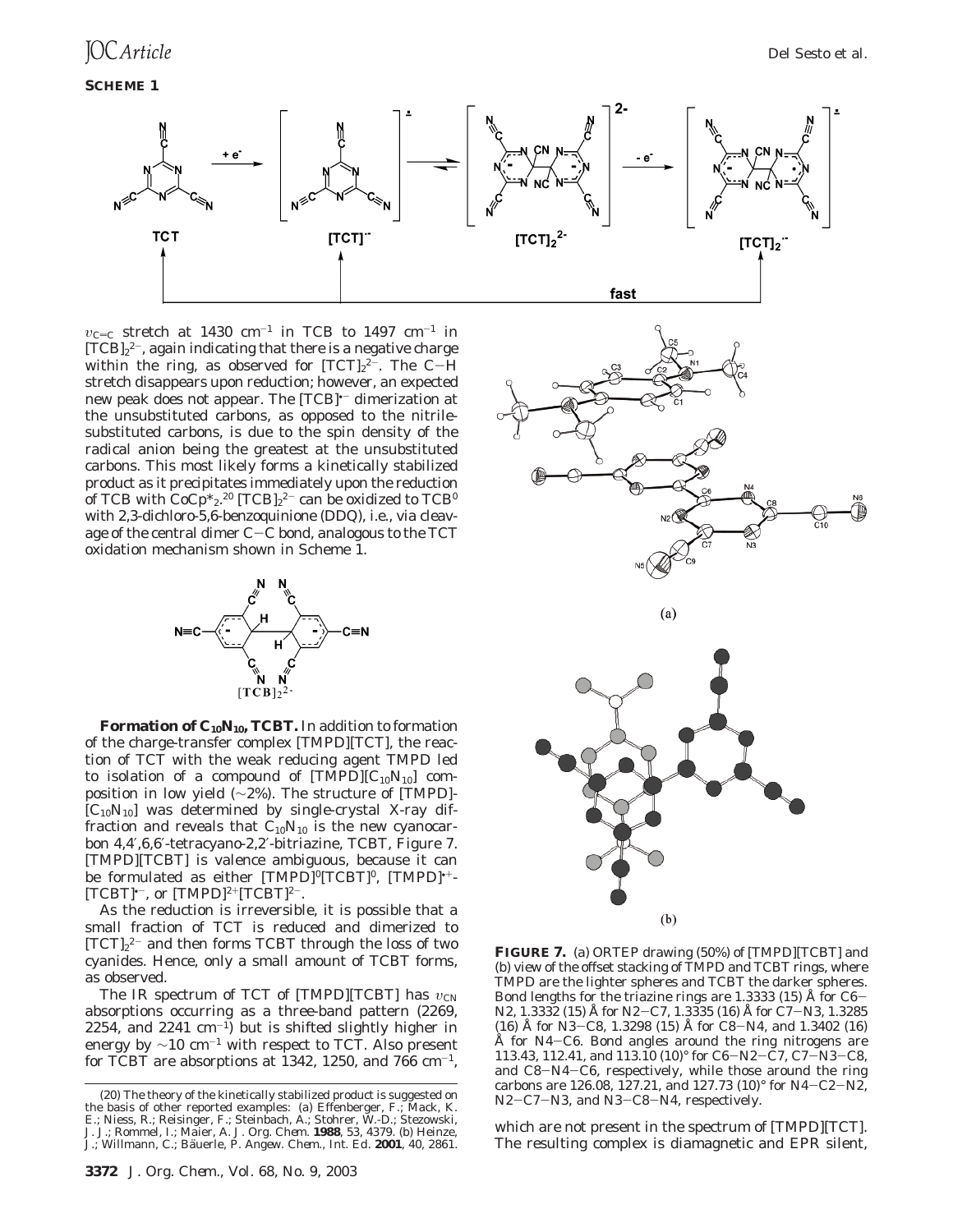suggesting but not conclusively showing, as dimerization may occur, that the product is a charge-transfer complex and not a one-electron-transfer salt, [TMPD]<sup>++</sup>[TCBT]<sup>+-</sup>. The electrochemical behavior of [TMPD][TCBT] has a reversible reduction of TCBT (TCBT/[TCBT] $-$ ) at  $+0.03$ V, which is noticeably different from the reduction of TCT, Figure 1d. Also present are the TMPD redox pairs of TMPD<sup>0/+</sup> and TMPD<sup>+/2+</sup> at +0.10 and +0.72 V, respectively.11

The formulation of  $[TMPD]^0[TCBT]^0$  is principally based on the structure of the TMPD molecule as a function of its charge. The TMPD ring bond lengths are 1.3800 (18) Å for C1-C1' and 1.4050 (18) Å for C2-C3 within the TMPD ring, and the C2-N1 bond length is 1.3923 (16) Å; these values are in good agreement with the 1.39 Å reported for TMPD<sup>0</sup>.<sup>21a</sup> In contrast, for [TMPD]<sup>\*+</sup> as the  $[I_3]$ <sup>-</sup> and [ClO<sub>4</sub>]<sup>-</sup> salts, the corresponding bond lengths are  $1.362 \pm 0.001$ ,  $1.426 \pm 0.004$ , and  $1.346$  $\pm$  0.002 Å.<sup>21b,c</sup> Thus, the interatomic TMPD distances, particularly the C2-N1 distance, are characteristic of TMPD<sup>0</sup>, not  $[TMPD]^{+1}$ .

The two triazine rings of TCBT in the TMPD chargetransfer complex are connected by a 1.492 (2)  $\AA$  C-C bond, as expected for a  $sp^2$ -sp<sup>2</sup> single C-C bond and observed in the structure of bipyrimidine, which has a central C-C bond of 1.498 Å.<sup>22</sup> All of the bond lengths within the rings are  $1.34 \pm 0.01$  Å, and the bond angles are 127 and 113° for the N-C-N and C-N-C angles, respectively, within the ring, as seen in most neutral triazine ring systems.4b The TMPD and TCBT planes stack along chains with alternating TMPD and TCBT moieties and deviate from coplanarity by 1.73°, with each TCBT fragment displaced from the next TCBT in the chain by a half unit. The planes are approximately 3.1 Å apart, with the closest contact to the cyano-substituted ring carbon of the triazine (C8) being the TMPD nitrogen (N1) with a distance of 2.903 Å. The short contact results in a slight deviation of planarity of the dimethylamino group with respect to the TMPD central ring, as the nitrogen is electrostatically attracted toward the triazine ring.

2,2′-Bitriazines are rare, with only four other examples previously reported, **3a**-**d**, in which the 4- and 6-positions are substituted with electron-donating groups.<sup>23</sup> This is the first structurally characterized bitriazine reported. The azide **3d** ( $Y = N_3$ ) has been postulated as a product in the decomposition of 2,4,6-triazido-1,3,5 triazine en route to nitrogen-rich carbon nitride network solids but has not been isolated.<sup>24</sup> However, TCBT could not be isolated from [TMPD][TCBT] by either sublimation or solvent extraction, as TMPD and TCBT cosublime and have similar solubilities. This bitriazine could be of interest in the development of molecule-based magnets or three-dimensional network structures in general due to the number of possible coordination sites for metals





**FIGURE 8.** EPR signal (red) and fit (blue) for  $[TDAE]^{2+}$ -<br>{ $[TCBT]^{r-}$ }<sub>2</sub> in THF at room temperature. Fit was made with  ${}^{2}\text{A}^{14}\text{N} = 3.347 \text{ G}$  and  ${}^{4}\text{A}^{14}\text{N} = 0.764 \text{ G}$ . The difference between the calculated and observed spectra is in green at the bottom.

as well as its reversible one-electron reduction to the radical anion.



**Formation of**  $[C_{10}N_{10}]$ **<sup>+-</sup>, [TCBT]<sup>+-</sup>. Reduction of TCT** with either  $Cr(mes)_2$ ,  $CoCp*_{2}$ , or TDAE, results in a second deeply colored product in addition to formation of the dimer  $[TCT]_2^2$ <sup>-</sup>. The solid-state EPR spectra of all three reduction products from the reaction with  $Cr(mes)_{2}$ ,  $CoCp*_{2}$ , or TDAE indicate the presence of a radical, A<sup> $-$ </sup>, with  $g = 2.003$ . Dissolution of any of these products in either MeCN or THF allows the resolution of the EPR hyperfine splitting pattern due to the coupling of the radical with the  $S = 1$  <sup>14</sup>N nucleus. The observed spectrum is identical to that reported for the in situ Na or K reduction of TCT, and **1**•- was postulated as the resulting product.7 Our room-temperature EPR spectrum could be fit with  $g = 2.0035$  and with a set of two equivalent nitrogens with  ${}^{2}A_{14}N = 3.347$  G, a value characteristic of aza ring nitrogens,<sup>25</sup> and a set of four equivalent nitrogens with  ${}^4A_{14}N = 0.765$  G and a line width of 0.240 G, Figure 8. These values are similar to those previously reported with  ${}^2A_{14}N = 3.78$  G and  ${}^4A_{14}N$  $= 0.82$  G,<sup>7</sup> as evidenced by the difference spectrum, Figure 8. The 2:4 nitrogen ratio is inconsistent with the structure of [TCT]<sup>\*-</sup>, which led Carrington et al. to propose two possibilities: (1) a molecular rearrangement to **<sup>1</sup>**•-, which would support a 2:4 ratio, or (2) a Jahn-Teller distortion of the radical anion of TCT. Although reduction of some alkyl triazines with  $\text{Zn}/\text{MeCO}_2\text{H}$ decompose upon heating (through the loss of NH<sub>3</sub>) to form trialkylimidazoles, Scheme  $2,26$  analogous formation of

<sup>(21) (</sup>a) Ikemoto, I.; Katgiri, G.; Nishimura, S.; Yakushi, K.; Kuroda, H. *Acta Crystallogr., Sect. B* **1979**, *B35*, 2265. (b) de Boer, J. L.; Vos, A.; Huml, K. *Acta Crystallogr.* **1968**, *B24*, 542. (c) de Boer, J. L.; Vos,

A. *Acta Crystallogr.* **1972**, *B28*, 835. (22) Fernholt, L.; Romming, C.; Samdal, S. *Acta Chem. Scand. Ser.*

*A* **1981**, *35*, 707.

<sup>(23)</sup> Kitajima, H.; Nakatsuji, A.; Yamauchi, H. *Nippon Kagaku Kaishi* **1982**, *8*, 1425.

<sup>(24)</sup> Gillian, E. G. *Chem. Mater*. **2000**, *12*, 3906.

<sup>(25)</sup> The symbol " $x$ " in  ${}^{x}A_{14}N$  represents the number of equivalent nitrogens.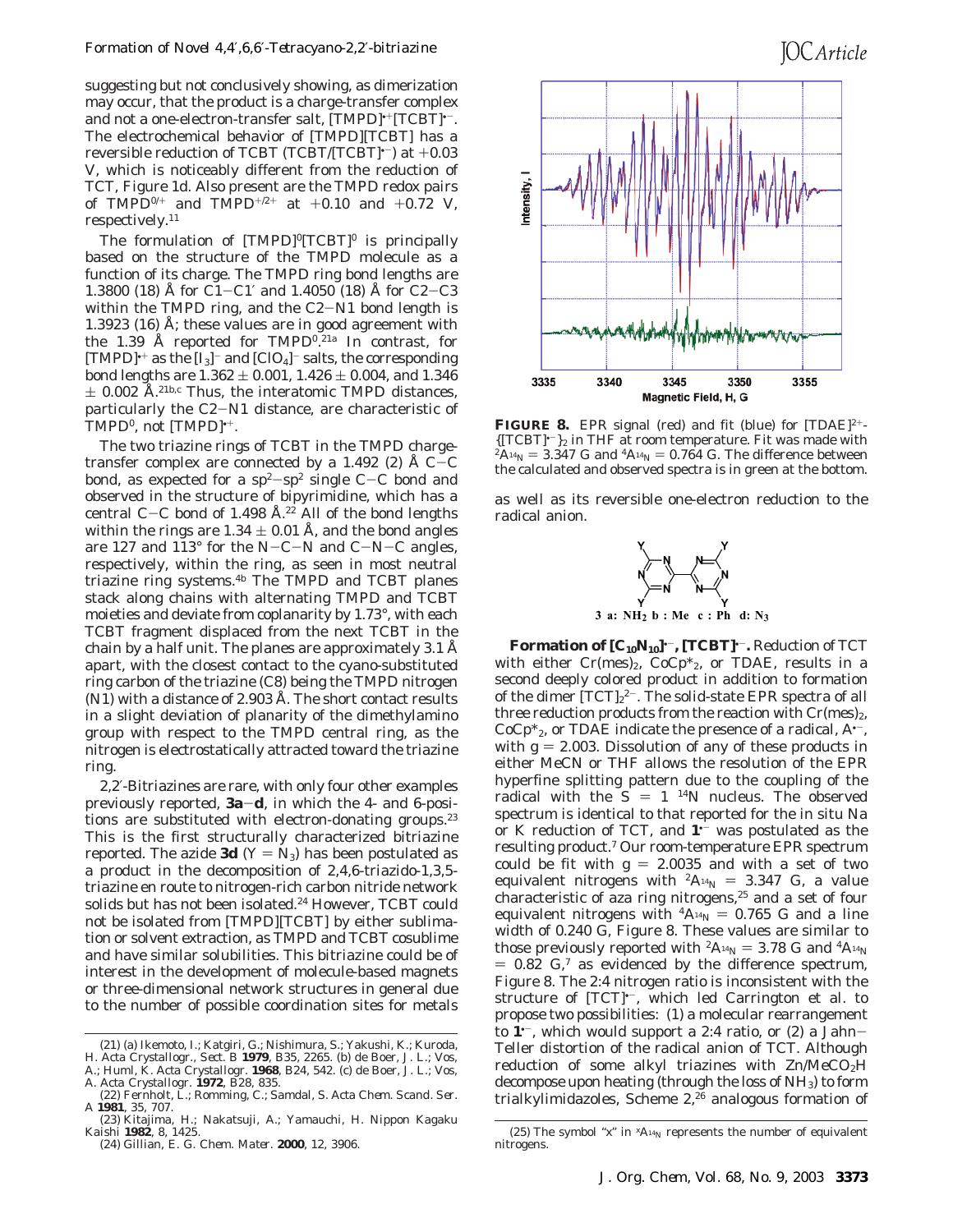

FIGURE 9. (a) Calculated molecular orbital diagram for TCT<sup>o</sup> and [TCT]<sup>--</sup> species with 90% of the charge plotted at a contour of 0.01  $e^-$ , (b) the spin density of  $[TCT]$ <sup> $-$ </sup> showing 95% of the spin at a contour of  $0.005$  e<sup>-</sup>, showing sets of equivalent nitrogens of 2:2:1:1, and (c) the predicted charge density for  $[TCT]$ <sup>-</sup> species, where red and blue represent negative  $(-)$  and positive (+) potentials, respectively.

**SCHEME 2**



the fused imidazole **1**•- is mechanistically unreasonable due to the number of bonds that need to be broken and formed.

It was also suggested that a distortion of the structure of  $[TCT]$ <sup>+-</sup>, due to breaking the degeneracy of two LUMO orbitals of TCT following reduction, could explain the 2:4 nitrogen ratio.<sup>7</sup> Thus, the structure of [TCT]<sup>+-</sup> was computationally investigated to ascertain if a distortion occurs and, if so, the predicted EPR spectrum. Density functional theory (DFT) calculations at the B3LYP level using  $6-31+G(2d,2p)$  basis sets were carried out on the neutral and radical anion of TCT. The TCT contains a set of degenerate e′ HOMO orbitals and a set of degenerate e′′ LUMO orbitals, with the structural symmetry being *D*3*h*. Upon addition of an electron to form [TCT]•-, the degeneracies are broken as the symmetry of the molecule is reduced to *C2v*. Thus, a Jahn-Teller distortion

is predicted upon reduction, and the resulting SOMO and calculated spin density of [TCT]<sup>\*-</sup>, Figure 9b, indicate that a 2:2:1:1 ratio of inequivalent nitrogens using the atom labels in Table 1 would result with predicted hyperfine splittings of 3.44 (N1,N3), 1.41 (N2), 2.73 (N5,N6), and 0.18 (N4) G, respectively. Hence, although a distortion is anticipated for [TCT]<sup>\*-</sup>, its predicted EPR spectrum is inconsistent with that observed.

Furthermore, the CV of  $[TDAE]^{2+}[A^{-}]_2$  does not show the irreversible oxidation and reduction characteristic of TCT, but a new, reversible one-electron peak at +0.03 V (vs SCE) appears, Figure 1e. This peak at  $+0.03$  V is identical to that observed for [TMPD][TCBT]. Likewise, the elemental analysis of the  $[TDAE]^{2+}[A^{-}]_2$  also suggests that A•- is [TCBT]•-. Therefore, although **1**•- is not expected on the basis of the number of bonds that would have to be broken and reformed, the experimental EPR, as compared with the predicted spectra, the elemental analysis, and the difference in electrochemical behavior of  $A^{\prime-}$ , as compared with the behavior of TCT and  $[TCT]^{\prime-}$ , suggest that a new species is formed following the reduction of TCT and is [TCBT]<sup>+-</sup>. Formation of [TCBT]<sup>+-</sup> can be expected via more reasonable mechanistic processes as compared to **1**•- (vide infra).

DFT calculations of TCBT and [TCBT]<sup>+-</sup> were carried out at the B3LYP level, and the MO diagram as well as the spin and charge densities were calculated, Figure 10 and Table 1. TCBT contains two closely spaced, but not degenerate, HOMO and HOMO-1 orbitals. Upon addition of an electron to form the radical anion, [TCBT]<sup>\*-</sup>, all of the orbitals increase in energy, with the two highest filled still lying fairly close in energy to one another. The LUMO orbital and spin density of [TCBT]<sup>--</sup> are predicted to be localized predominantly within the rings, with a minimal spin residing on the nitrile nitrogen atoms, Table 1 and Figure 10b. The resulting *D*2*<sup>h</sup>* symmetry of the spin density would propose a set of 2 and a set of 4 equivalent nitrogens within the rings and another set of 4 equivalent nitrogens due to the nitriles. While strong coupling of the spin to the two sets of nitrogens within the rings are expected, weaker coupling to the nitriles is also expected, as there is very little spin density on the nitriles  $(<0.003 e^-$ ). This is consistent with the observed EPR splittings, with a set of 2 and a set of 4 equivalent nitrogens with strong coupling to the ring nitrogens. The broad peaks (0.24 G line width) in the spectra obtained could be due to the concomitant weak splitting of the peaks from the nitrile groups, but the sensitivity of the instrument does not allow this very weak coupling  $($  < 0.1 G) to be resolved. In contrast to the spin density, the charge resides on the nitrile and imide Ns, Figure 10c and Table 1.

All three compounds possessing  $[TCBT]$ <sup>+-</sup> have the same IR with absorptions at 1530, 1275, 1180, 950, 915, and 775 cm<sup>-1</sup>, as well as a weak *υ*<sub>C≡N</sub> absorption at 2242 cm-1. Furthermore, the solution (MeCN) UV/visible spectra of the three [TCBT]<sup>\*-</sup>-containing compounds have several identical absorptions centered at ∼18 000 cm-<sup>1</sup> (556 nm), Figure 11, in addition to those attributed to the cation. This lower-energy absorption is assigned to the  $b_{2g}^2b_{3u}^1 \rightarrow b_{2g}^1b_{3u}^2$  (HOMO-SOMO) transition of the radical anion, as seen in the MO diagram for [TCBT]<sup>\*-</sup>, Figure 10a. This absorption is split into five distinguish-(26) Cook, A. H.; Jones, D. G. *J. Chem. Soc.* **1941**, 278. **able peaks separated by approximately 1430 cm<sup>-1</sup>, which**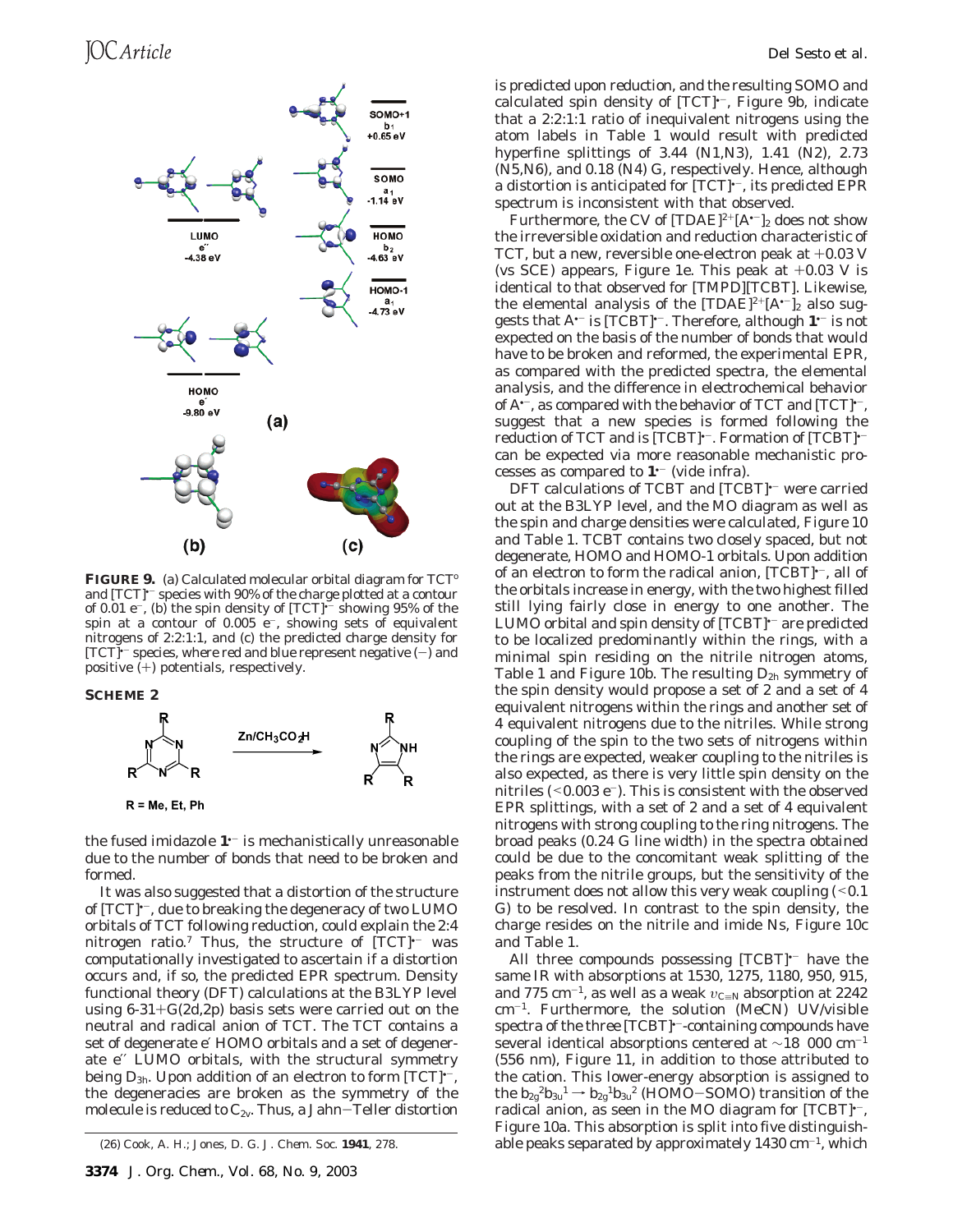

**FIGURE 10.** (a) Calculated molecular orbital diagram for TCBT<sup>o</sup> and [TCBT]<sup>+-</sup> species with 90% of the charge plotted at a contour of 0.017  $e^-$ , (b) the spin density of [TCBT] $\cdot$ showing 90% of the spin at a contour of 0.002  $e^-$ , showing sets of equivalent nitrogens of 2:4:4, and (c) the predicted charge density for [TCBT]<sup>\*-</sup> species, where red and blue represent negative  $(-)$  and positive  $(+)$  potentials, respectively.

are attributed to vibrational overtones due to phonon coupling with the excited state of the radical anion, similar to that noted for [TCNE] $-27$ 

The ∼1430 cm-<sup>1</sup> splittings observed within the 18 000  $cm^{-1}$  (556 nm) absorption correspond very closely to the energy of the ground-state  $v_{\text{C=N}}$  absorption of 1530 cm<sup>-1</sup>. The ∼100 cm-<sup>1</sup> decrease in frequency is due a decrease in the ring CN bond lengths in the excited state, as the  $p^*$  orbital is a bonding orbital for some C=N bonds and antibonding for the other  $C=N$  bonds within the ring, and the population of the p\* would both increase and decrease C=N bonds, resulting in a symmetric  $(D_{2h})$ distortion of the [TCBT]<sup>\*-</sup>, with little change in the nitrile bonds, as seen in the change bond lengths calculated in Table 2.

The radical anion has a higher-energy absorption at 29 000 cm<sup>-1</sup> (345 nm), which is attributed to the  $b_{3u}{}^{1}b_{1g}{}^{0}$  $\rightarrow$   $b_{3u}$ <sup>o</sup> $b_{1g}$ <sup>1</sup> transition, which is consistent with the calculations, Figure 10a. The  $b_{3u}{}^1b_{ag}^{\phantom{ag}} \rightarrow b_{3u}{}^0a_g{}^1$  transition is



**FIGURE 11.** Molar extinctions of (a)  $[Cr(mes)_2]^+ [TCBT]$ <sup>+-</sup> (dashed line), (b)  $[CoCp *_{2}]^{+}[TCBT]$ <sup>-</sup> (solid line), (c)  $[TDAE]^{2+}$ - ${[\text{TCBT}]^{*-}}_2$  (dotted line), and (d)  ${[\text{Cr(mes)}_2]^+}_2{[\text{TCT}]_2^2^-}$  (dashed solid line) as solutions in MeCN. Inset shows the vibrational coupling of [TCBT]•-.

**TABLE 2. Optimized Geometries of Neutral and Radical Anion of**  $[TCBT]^n$  **(** $n = 0, 1-$ **) from Calculations at the Density Functional B3LYP/6-31**++**G(2d,2p) Level***<sup>a</sup>*



| $[TCBT]$ <sup>n</sup>          |                                                    |                                                    |                                                                 |  |  |
|--------------------------------|----------------------------------------------------|----------------------------------------------------|-----------------------------------------------------------------|--|--|
| bond                           | bond length (Å)<br>$n = 0$                         | bond length (A)<br>$n=1-$                          | % change                                                        |  |  |
| a<br>b<br>$\epsilon$<br>d<br>e | 1.506<br>1.315<br>1.314<br>1.316<br>1.455<br>1.133 | 1.406<br>1.363<br>1.295<br>1.335<br>1.462<br>1.136 | $-6.6\%$<br>$+3.7%$<br>$-1.4%$<br>$+1.4%$<br>$+0.5%$<br>$+0.3%$ |  |  |
|                                |                                                    |                                                    |                                                                 |  |  |

*<sup>a</sup>* Resulting geometries for both species have *D*2*<sup>h</sup>* symmetry.

inappropriate for use in making this assignment, because the anion's  $a_g$  SOMO + 1 orbital is a virtual diffuse Rydberg orbital that is more appropriate to the dianion than to the anion.

The magnetic susceptibility,  $\chi$ , of the salts of the [TCBT]•- was determined between 2 and 300 K. The room-temperature-effective magnetic moments, *µ*eff  $[=(8\gamma T)^{1/2}]$  are 1.72, 2.34, and 2.43  $\mu_B$  for  $[CoCp^*_{2}]$ - $[TCBT]$ <sup>--</sup>,  $[Cr(mes)_2]$ <sup>+</sup> $[TCBT]$ <sup>+-</sup>, and  $[TDAE]$ <sup>2+</sup> $[[TCBT]$ <sup>+-</sup>]<sub>2</sub>, respectively. The values are consistent with one spin for the former compound and two spins for the latter two compounds as expected. The 2.34  $\mu$ <sub>B</sub> moment is reduced from the expected 2.45  $\mu$ <sub>B</sub> due to the presence of an impurity, most likely diamagnetic [TCT]2<sup>2-</sup>. The χ(*T*) can be modeled as typical Curie-Weiss behavior,  $\chi \propto [T \theta$ ]<sup>-1</sup>, and [TDAE]<sup>2+</sup>{]TCBT]<sup>•-</sup>}<sub>2</sub> and [Cr(mes)<sub>2</sub>]<sup>+</sup>[TCBT]<sup>•-</sup> show weak antiferromagnetic coupling, with  $\theta = -3.6$ and  $-0.2$  K, respectively. In contrast,  $[CoCp^*_{2}]$ [TCBT]"<sup>-</sup> exhibits weak ferromagnetic coupling, with  $\theta = +3.8$  K.

<sup>(27) (</sup>a) Dixon, D. A.; Miller, J. S. *J. Am. Chem. Soc.* **1987**, *109*, 3656. (b) Miller, J. S.; Krusic, P. J.; Dixon, D. A.; Reiff, W. M.; Zhang, J. H.; Anderson, E. C.; Epstein, E. J. *J. Am. Chem. Soc.* **1986**, *108*, 4459. (c) Haller, I.; Kaufman, F. B. *J. Am. Chem. Soc.* **1976**, *98*, 1464.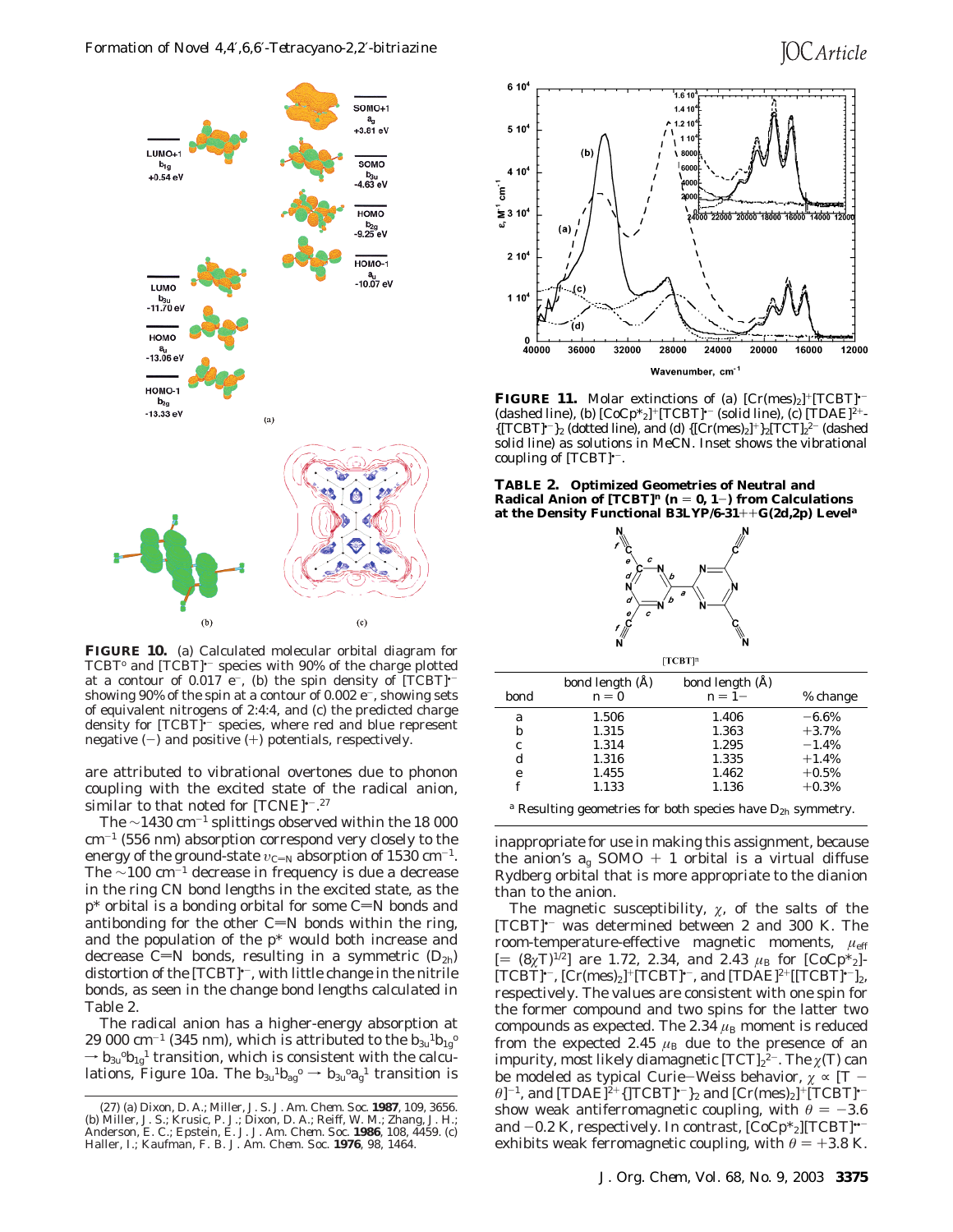

**FIGURE 12.** IR spectra of (a)  $[TDAE]^{2+}\{[TCBT]^{t-}\}_2$ , (b) [TDAE]<sup>2+</sup>[TCT]<sub>2</sub><sup>2</sup>, and [TDAE]<sup>2+</sup>[TCT]<sub>2</sub><sup>2-</sup> thermolyzed for (c) 1, (d) 12, and (e) 24 h and (f) recrystallized after 24 h, as KBr pellets. Peaks labeled *i* are characteristic peaks for [TCBT]•-, and those labeled *ii* are characteristic for  $[TCT]_2^2$ <sup>-</sup>.

The IR spectrum of  $[TDAE]^{2+}{TCBT}$ <sup>+</sup> $_2$  is identical to the thermolysis product isolated from TGA/MS experiments of the  $\mathrm{[TDAE]}^{2+}\mathrm{[TCT]}_{2}{}^{2-},$  in which the sample was heated until the loss of [CN• ] was detected in the mass spectrometer. Solid [TDAE]2+[TCT] $_2{}^2{}^-$  was heated to 110  $\,$ °C, simulating the conditions of the TGA experiment to effect the mass loss of [CN]*x*. A portion of the sample was removed after 1, 12, and 24 h of heating, and its IR spectra were obtained, Figure 12. The solid that remained after 24 h was recrystallized from MeCN. As [TDAE]2+-  $[TCT]_2^2$  is heated and decomposes, the intensity of the characteristic absorptions for  $[TCT]_2^2$ <sup>-</sup> decrease (peaks labeled as *) while characteristic peaks for the*  $[TDAE]^{2+}$ *-*{[TCBT]•-}<sup>2</sup> sample increases (peaks labeled as *i*). This suggests that following formation  $[TCT]_2^2$ , loss of CN $^{\centerdot}$ and CN<sup>-</sup> occurs, which results in the formation of [TCBT] $\cdot$ <sup>-</sup>, most likely through the intermediate  $[C_{11}N_{11}]$  $^{2-}$ , Scheme 3. The final product of thermolysis would therefore be the two salts  $[TDAE]^{2+}{[TCBT]}\text{-}^2$  and  $[TDAE]^{2+}$ - $[CN^-]_2$ .  $[TCBT]$ <sup>-</sup> is responsible for the 2N:4N EPR signal that is observed in both the direct reduction of TCT with TDAE, Na, or K and in the recrystallized thermolysis product of  $[TCT]_2^2$ . As the decomposition product of  $[TCT]_2^2$  involves the loss of mass, it is likely that  $[TCT]$ <sup>-</sup> is neither present nor the species responsible for the observed EPR spectra.

Time-resolved, stopped-flow IR studies were performed on the reaction mixture, with the first spectra beginning at 50 ms following mixing, and recorded approximately every 15 s over the course of 11 min, Figure 13a. The first scan shows the presence of a large peak at 1670  $\rm cm^{-1}$ , characteristic of the [TDAE]<sup>2+</sup>,<sup>28</sup> indicating that the electron transfer from TDAE to TCT occurs in less than

20 ms, the detection limit of the system. Additionally, peaks characteristic of both  $[{\rm TCT}]_2{}^{2-}$  and  $[{\rm TCBT}]^{\scriptscriptstyle \bullet-}$  are also present immediately, suggesting that dimerization and the initiation of decomposition to  $[TCBT]$ <sup>+-</sup> also require <20 ms. This suggests that the intermediate in the transformation has characteristics of both  $[TCT]_2^2$ <sup>-</sup> and [TCBT] $\cdot^-$ , which could possibly be  $[C_{11}N_{11}] \cdot^2$ . This is also consistent with the electrochemical behavior of TCT being irreversible at even the greatest scan rates studied (2000 mV/s). Monitoring of the peaks characteristic of  $[\text{TCT}]_2{}^{2-}$ , at 1590 and 1330 cm $^{-1}$ , as a function of time shows the gradual decrease in intensity, along with the simultaneous increase of intensity of the characteristic peaks of  $[TCBT]$ <sup> $-$ </sup> at 1530 and 950 cm<sup> $-1$ </sup>, Figure 13b. Hence, the decomposition of  $[{\rm TCT}]_2{}^{2-}$  to  $[{\rm TCBT}]^{\scriptscriptstyle\bullet-}$  occurs in a multistep process, as seen in the change in slopes in Figure 13b during the experiment. However, the kinetics is not well understood and still under investigation. Nonetheless, it is apparent that the reduction of TCT results in a very rapid dimerization followed by a slower decomposition to form the new radical anion [TCBT]<sup> $-$ </sup>.

 $[Cr(mes)_2]^+ [TCBT]^{--}$  and  $[CoCp^*_{2}]^+ [TCBT]^{--}$  display the same EPR splittings, as well as an IR similar pattern to that of  $[TDAE]^{2+}{TCBT}$ <sup>+-</sup> $2$ . However, pure samples of  $[Cr(mes)_2]^+ [TCBT]$ <sup>-</sup> could not be obtained, as it cocrystallizes from solution with the respective salt of  $[TCT]_2^2$ . Thermolysis experiments, similar to that of the  $[TDAE]^{2+}$  salt decomposes  $[TCT]_2^{2-}$  forming salts of [TCBT] $^{\circ-}$ , could not be carried out on the  $[Cr(mes)_2]^+$ - $[TCBT]$ <sup>+-</sup> and  $[CoCp*_2]^+ [TCBT]$ <sup>+-</sup> due to the decomposition of the cations upon heating to temperatures sufficient to effect the loss of  $\text{[CN]}_{x}$  from  $\text{[TCT]}_{2}^{2-}.$ 

**Mechanistic Considerations.** Several feasible mechanisms for the formation of TCBT and [TCBT]•- from the reduction of TCT are shown in Scheme 3. The most feasible of these is Scheme 3a, which goes through the dimer dianion intermediate  $[TCT]_2^2$ , which has been isolated from the direct reduction of TCT and, as discussed, decomposes to form [TCBT]<sup>\*-</sup> on the basis of thermolysis and spectroscopic data. When heated or allowed to stand for extended periods of time (1 day or longer),  $[TCT]_2^2$ <sup>-</sup> can lose CN<sup>•</sup>, which evolves as  $C_2N_2$ , both of which are seen in the mass spectra (MS) during the TGA/MS experiments as they are evolved from the solid salts of  $[TCT]_2^2$ . This results in the formation of  $[C_{11}N_{11}]^{2-}$ , which could lose  $CN^-$  in solution to yield [TCBT] $\cdot$ . In the thermolysis of solid [TDAE]<sup>2+</sup>[TCT]<sub>2</sub><sup>2-</sup>, the presence of  $[TCT]_2^2$  is evident in the IR of the sample until the thermolysis product is *recrystallized*, suggesting that the dissolution is required to lose a charged species such as  $CN^-$ , ultimately yielding  $[TCBT]$ <sup>--</sup>. The solutionphase, time-resolved IR spectra also indicate the presence of both  $[TCT]_2^2$  and  $[TCBT]$ <sup>-</sup> after the initial reduction, Figure 13, and the ensuing simultaneous decomposition of  $[TCT]_2^2$  and formation of  $[TCBT]$ <sup>+-</sup> also support this mechanism.

Scheme 3, which goes through intermediate  $[\mathrm{TCT}]_2^{\bullet-}$ , is also feasible. As TMPD is a weak donor and only reduces ∼0.01% of TCT, it is extremely unlikely for two [TCT]•- to react together in the reaction mixture to eventually yield TCBT. In contrast, [TCT]<sup>+-</sup> may react

<sup>(28)</sup> Pokhodnia, K. I.; Papavassilou, J.; Umek, P.; Omerzu, A.; Mihailovic, D. *J. Chem. Phys.* **1999**, *110*, 3606.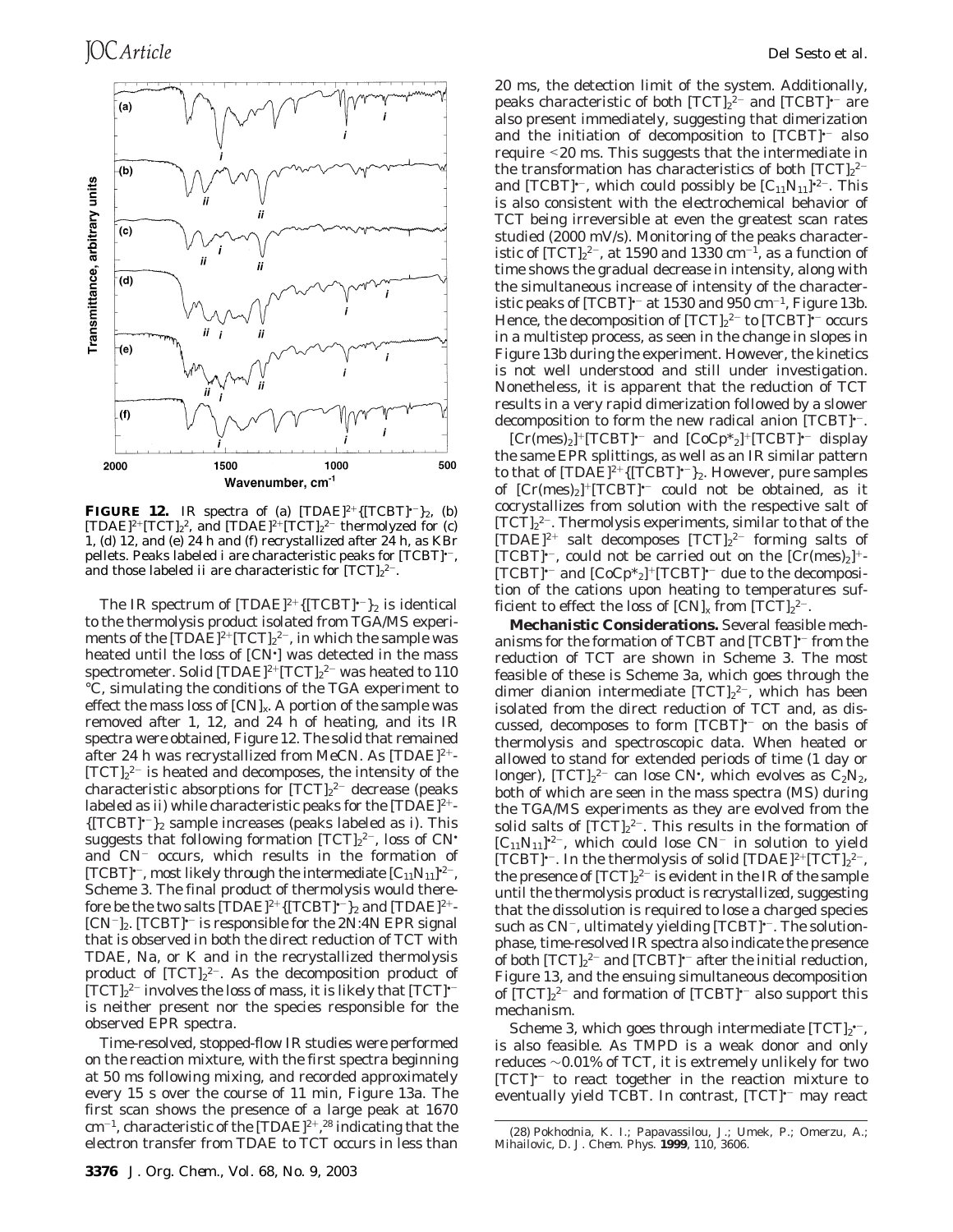## **SCHEME 3**



# **Conclusion**



**FIGURE 13.** Time dependence of IR absorptions at 1530, 950, 1590, and 1330 cm-<sup>1</sup> for the reaction of TDAE and TCT in MeCN using a stopped-flow reaction mixer. Peaks at 1530 and  $950 \text{ cm}^{-1}$  are characteristic of [TCBT] $\cdot$ , and the peaks at 1590 and 1330  $\text{cm}^{-1}$  are characteristic of  $[\text{TCT}]_2^2$ <sup>-</sup>.

with neutral TCT to form  $[TCT]_2$ <sup>+-</sup>. However, the electrochemical behavior of  $[TCT]_2$ <sup>\*-</sup> shows that it is unstable, as evidenced by the irreversible oxidation of  $[TCT]_2^{\,2-}$  in the different salts produced, e.g., Figure 1d. This irreversibility could be due to [TCT]2\*<sup>--</sup> decomposing to form either  $[TCBT]$ <sup>+-</sup> or  $[TCT]$ <sup>+-</sup> and  $TCT$ <sup>0</sup>, Scheme 1.

The loss of two  $CN^-$  fragments simultaneously from the intermediate  $[TCT]_2^2$  and formation TCBT, Scheme 3b, are possible. This, however, is unlikely, as CN<sup>-</sup> should not simply be eliminated from the salts in the solid state as seen in the thermolysis experiments. Also, if two [CN] fragments are lost, the result would be a  $[cation]^+[CN]^$ salt and TCBT<sup>0</sup> in solution. The original reducing agents would then exist as cations in ion pairs with the cyanide anions, and there would be little, if any, reducing agent left to reduce the resulting neutral TCBT to its radical anion. As the yields of the electron-transfer reactions with TDAE,  $Co<sup>H</sup>CD*_{2}$ , and  $Cr<sup>0</sup>(mes)<sub>2</sub>$  are significant  $(\geq 20\%)$ , this mechanism is not probable.

The radical anion of TCT, [TCT]<sup>+-</sup>, is unstable in solution as seen in the electrochemical experiments, as well as by the isolation of  $[\mathrm{TCT}]_2{}^{2-}.$  Reaction of TCT with strong electron donors results in an electron-transfer producing the unstable  $[TCT]$ <sup> $-$ </sup>, which then dimerizes as salts of  $[TCT]_2^2$ . Instability of tricyanoarenes is also seen in the reduction of TCB to form  $[TCB]_2^2$ , which dimerizes at the unsubstituted carbon of the benzene ring, as opposed to the nitrile-substituted carbon as previously predicted and as observed for  $[TCT]_2^2$ <sup>-</sup>.

Reaction of TCT with weak electron donors such as TMPD and TTF results in charge-transfer complexes of TCT, which in the presence of trace water, undergoes nucleophilic substitution to form DCTOH, which in the presence of a sufficiently strong base such as TMPD undergoes an acid-base reaction forming [DCTO]-. Decomposition of  $[TCT]_2^2$  in the solid state or solution ultimately produces the radical anion of [TCBT]<sup>\*-</sup>; the neutral species of which was isolated and structurally characterized from the reaction of TCT with TMPD. Mechanistic analysis suggests that the irreversible reduction of TCT occurs via dimerization of [TCT]<sup>+-</sup> to  $[TCT]_2^2$ , which then decomposes to  $[TCBT]$ <sup>--</sup> and, hence, is responsible for the previously mysterious 2:4 nitrogen ratio observed in the EPR spectrum. The low charge and spin densities on the terminal nitriles suggest that TCBT and  $[TCBT]$ <sup> $-$ </sup> will be poor ligands as well as poor spincoupling linkages, and their use is unlikely to lead to new molecule-based magnets. However, if metal coordination of the ring nitrogens in [TCBT]<sup>+-</sup> occurs, as observed for bipyridine- and bipyrimidine-containing structures, analogous building of network structures may occur with the possibility of magnetic exchange through the spin-bearing  $[TCBT]$ <sup>--</sup> ligand.

### **Experimental Section**

All reactions were carried out in a drybox under nitrogen. All solvents were dried by distillation under nitrogen over  $CaH<sub>2</sub>$  or Na/benzophenone, and all reagents were used as commercially available materials.

Samples for IR spectra were prepared as KBr pressed pellets. Time-resolved infrared spectra were obtained with a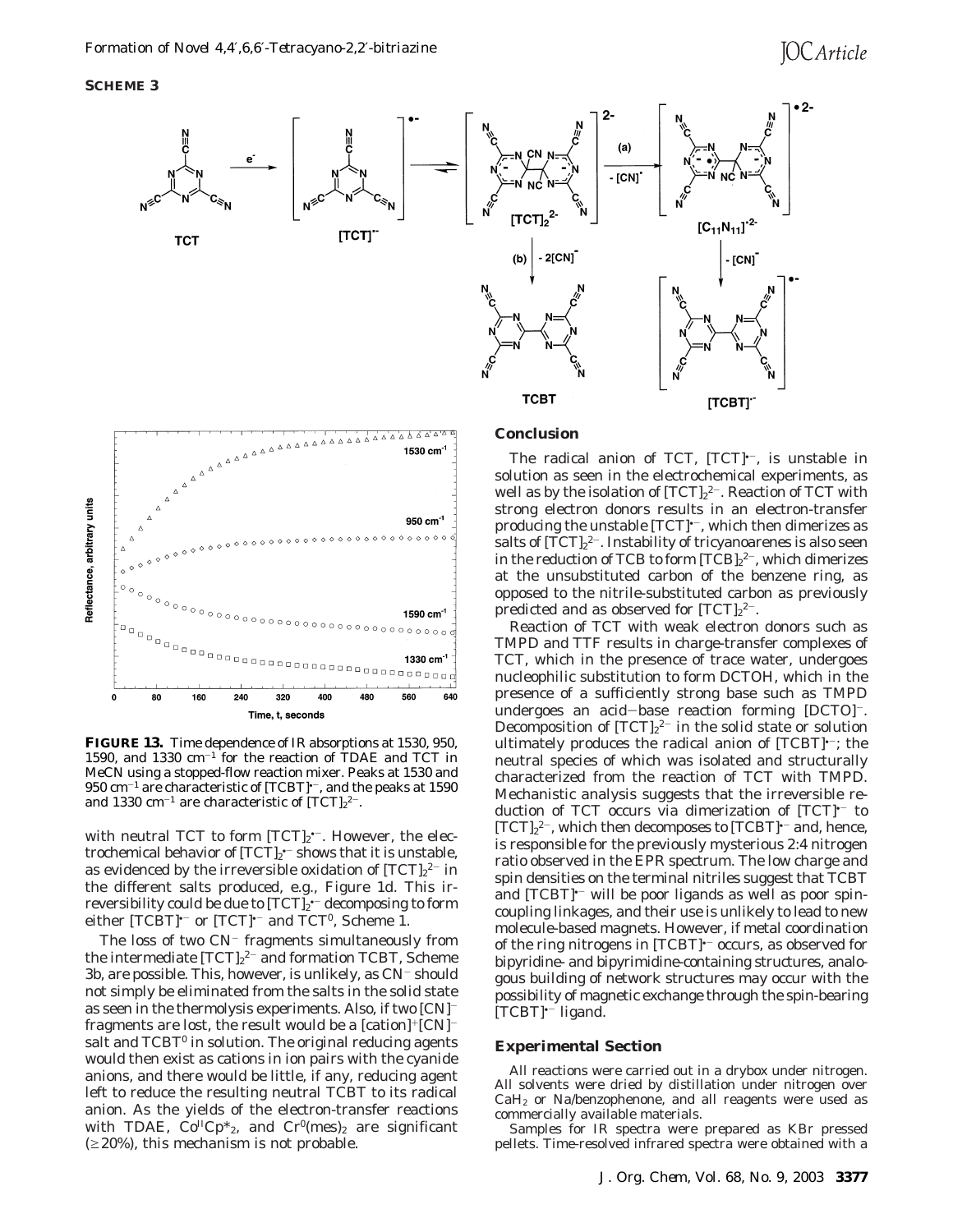rapid-mixing stopped-flow attachment constructed in-house. The device is centered around on integrated mixer-flow cell based on a microCIRCLE ATR accessory and employed a ZnSe ATR crystal. The effective path length in this configuration is 13 *µ*m. Spectra were collected with a Bruker IFS 66/s spectrometer in rapid-scan mode with a resolution of 8  $\text{cm}^{-1.29}$ Solid-state UV/visible spectra were performed on KBr pellets of the respective samples (∼2% w/w sample/KBr).

Cyclic voltammograms were performed scanning from +1.5 to  $-2.0$  V with scan rates of  $2-5000$  mV/s, with the reported CVs at 100 mV/s. Pt working and counter electrodes were used with a Ag/AgCl reference electrode charged with [Me<sub>4</sub>N]Cl, and [NMe4]Cl was used as a supporting electrolyte in acetonitrile (0.10 M). All CVs were referenced to a ferrocene/ferrocenium standard and reported vs SCE.

Thermal properties and mass spectrometry were performed with a thermogravimetric analyzer (TGA), with the gas outlet connected to a mass spectrometer with an ionization potential of 70 eV. Elemental analysis was performed by Complete Analysis Laboraotries, Inc. (Parsippany, NJ).

Magnetic susceptibility measurements were performed between 2 and 300 K at a field of 1000 Oe on a SQUID magnetometer as previously described.30 EPR spectra were recorded using an X-band spectrometer with 1,1-diphenyl-2 picrylhydrazyl (DPPH) as an external standard  $(g = 2.0036)^{31}$ 

Computational studies were performed at the DFT B3LYP level using  $6-31+G(2d,2p)$  basis sets and using RHF theory for the [DCTO]- and neutral molecules and UHF for the radical anions. Visualization of the molecular orbitals and spin densities were created with MOLDEN for the TCBT species and an in-house version of MOLEKEL for the TCBT species.

X-ray diffraction studies were performed on a CCD diffractometer equipped with Mo K $\alpha$  ( $\lambda$  = 0.71073 Å) radiation. All structures were solved by direct methods using the program SIR-97 and refined by the full-matrix least-squares method on  $F^2$  with SHELXL 97.<sup>32a</sup> Anisotropic thermal parameters were assigned to all atoms, except that the hydrogen atoms and their positions were assigned using the riding model. ORTEP diagrams were generated using ORTEP 3.32

1,3,5-Tricyanobenzene, TCB,<sup>33</sup> was prepared using literature methods.

**2,4,6-Tricyano-1,3,5-triazine, TCT.** The synthesis of TCT is based upon a patent.<sup>34</sup> Solid KCN (15 g, 0.31 mol) was added to a suspension of cyanuric chloride (2,4,6-trichloro-1,3,5 triazine; 17 g, 0.07 mol) in 250 mL of dry MeCN while stirring vigorously at room temperature. The mixture was allowed to stir for 40 h, over which time the mixture turned a brick-red color. The resulting KCl and unreacted KCN were filtered and destroyed in a bleach bath. The solvent of the brown filtrate was removed under reduced pressure, and the oily residue was stirred with 100 mL of  $CH_2Cl_2$  for 12 h to extract the crude TCT. The insoluble material was filtered out and washed twice more with 100 mL of  $CH_2Cl_2$ . The solvent of the combined filtrates was again removed under reduced pressure, yielding a light brown powder of crude TCT, which was purified by sublimation at 110 °C at ∼5 mTorr of pressure with an acetone/ $CO<sub>2</sub>$  condenser to give white prismatic crystals. Yield: 5.7 g (52%). Mp: 119-121 °C. IR, *<sup>ν</sup>*, cm-1: 2301 w, 2277 m, 2252 s, 2063 vw, 1652 m, 1550 m, 1510 s, 1336 s, 938 s,

(29) Dunn, B. C.; Marda, J. R.; Eyring, E. M. *Appl. Spectrosc.* **2002**, *55*, 751.

1998. (b) Farrugia, L. J. *J. Appl. Crystallogr*. **1997**, *30*, 565. (33) Hill, M.; Mahon, M. F.; Molloy, K. C. *J. Chem. Soc., Dalton Trans.* **1996**, 1857.

(34) Beck, G.; U.S. Patent 5,086,172, 1992.

822 s, 520 s, 422 s. MS, *m*/*z* (rel %): 52 (39.8), 78 (5.7), 104  $(100.0), 156$  (M<sup>+</sup>; 58.6).

**[TTF][TCT].** A solution of TTF (200 mg, 0.98 mmol) in 10 mL of MeCN was added to a solution of TCT (152 mg, 0.98 mmol) in 5 mL of MeCN. The solution turned an immediate deep-green color and was allowed to stir for 12 h. The solvent was evaporated and the residue recrystallized from hot MeCN, yielding a blue-green powder. IR, *ν*, cm-1: 3100 w, 3068 w, 2262 w, 2241 m, 1504 s, 1482 s, 1328 m, 1320 m, 1249 w, 1082 w, 971 w, 936 m, 796 s, 782 m, 733 w, 673 m, 659 m, 516 m. Anal. Calcd for C<sub>12</sub>H<sub>4</sub>N<sub>6</sub>S<sub>4</sub>: C, 39.98; H, 1.12; N, 23.31. Found: C, 40.15; H, 1.29; N, 22.30. Crystal data for [TTF]- [TCT]:  $C_{12}H_4N_6S_4$ ,  $M = 360.45$ , orthorhombic, space group *Pbca*,  $a = 7.1430(1)$  Å,  $b = 16.5138(5)$  Å,  $c = 25.4640(7)$  Å,  $V$ *Pbca*,  $a = 7.1430(1)$  Å,  $b = 16.5138(5)$  Å,  $c = 25.4640(7)$  Å,  $V = 3003.68(13)$  Å<sup>3</sup>  $Z = 8$ ,  $a_{\text{ideal}} = 1.594$  Mg/m<sup>3</sup> absorption  $\lambda = 3003.68(13)$   $\rm \AA^3$ ,  $Z = 8$ ,  $\rho_{\rm{calcd}} = 1.594$  Mg/m<sup>3</sup>, absorption<br>coefficient = 0.636 mm<sup>-1</sup> F(000) = 1456, reflections collected coefficient =  $0.636$  mm<sup>-1</sup>, *F*(000) = 1456, reflections collected 6305, independent reflections =  $3416$  [ $R(int) = 0.0378$ ], GOF  $= 1.038, R = 0.0609, \text{ w}R_2 = 0.0951. \text{ CCDC-172417.}$ 

**[TMPD][TCT].** A solution of TMPD (100 mg, 0.61 mmol) in 5 mL of MeCN was added to a solution of TCT (95 mg, 0.61 mmol) in 5 mL of MeCN. A blue powder immediately precipitated, which was recrystallized from hot MeCN. IR, *ν*, cm<sup>-1</sup>: 2957 m, 2891 m, 2851 m, 2806 m, 2256 m, 2246 m, 2235 m, 1610 m, 1521 s, 1497 s, 1479 s, 1330 m, 1317 m, 1213 m, 1178 w, 1130 w, 1056 w, 970 w, 946 m, 829 m, 807 w, 796 s, 660 m, 542 w. Anal. Calcd for C16H16N8: C, 59.99; H, 5.03; N, 34.98. Found: C, 59.97; H, 5.08; N, 34.90.

**[HTMPD]**+**[DCTO]**-**.** The above procedure was followed exactly, with  $0.5$  mL of  $H<sub>2</sub>O$  added to the TCT solution before addition of the TMPD, resulting in an immediate yellow precipitate. IR, *ν*, cm-1: 2960 w, 2904 w, 2860 w, 2819 w, 2249 w, 2224 w, 1580 s, 1540 s, 1523 s, 1446 s, 1361 m, 1309 s, 1235 w, 1186 s, 1055 m, 997 w, 934 m, 910 w, 815 s, 668 w, 547 m. Anal. Calcd for C15H17N7O: C, 57.87; H, 5.50; N, 31.49. Found: C, 57.87; H, 5.44; N, 31.56. Crystal data for [HTMPD]+- [DCTO]<sup>-</sup>: C<sub>15</sub>H<sub>17</sub>N<sub>7</sub>O,  $M = 311.36$ , monoclinic, space group *P*2<sub>1</sub>/*m*, *a* = 10.641(3) Å, *b* = 6.614(3) Å, *c* = 11.793(5) Å,  $\beta$  = 90.07(3)°, *V* = 830.0(2) Å<sup>3</sup>, *Z* = 2,  $\rho_{\text{caled}}$  = 1.246 Mg/m<sup>3</sup>,  $90.07(3)$ °,  $V = 830.0(2)$  Å<sup>3</sup>,  $Z = 2$ ,  $\rho_{\rm{calcd}} = 1.246$  Mg/m<sup>3</sup>, absorption coefficient = 0.085 mm<sup>-1</sup>  $F(000) = 328$  reflections absorption coefficient  $= 0.085$  mm<sup>-1</sup>,  $F(000) = 328$ , reflections<br>collected  $= 6184$ , independent reflections  $= 2210$  [*R*(int)  $=$ collected = 6184, independent reflections = 2210  $[R(int)$  = 0.0660], GOF = 0.873,  $R = 0.0431$ , w $R_2 = 0.1054$ . CCDC-172418.

**Reduction of TCT with Cr(mes)<sub>2</sub> in MeCN.** A solution of bis(mesitylene)chromium(0) (100 mg, 0.34 mmol) in 15 mL of MeCN was added to TCT (53 mg, 0.34 mmol) in 5 mL of MeCN. A purple insoluble material formed and was filtered out and identified as  $[Cr(mes)_2]^+ [TCBT]^{--}$  (yield = 44 mg (28%)) by comparison of the IR, UV-vis, and EPR spectra with those of  $[CoCp*_2]^+$ [TCBT]<sup> $-$ </sup> and  $[TDAE]^{2+}$ {[TCBT] $-$ }<sub>2</sub>. IR, *v*, cm-1: ([TCBT]•-) 2242 vw, 1532 vs, 1274 s, 1179 m, 951 vs, 908 m, 773 m; ([Cr(mes)2]+) 1446 s, 1377 md, 1032 m, 977 m, 440 m. EPR:  $g_{[TCBT]} = 2.0034$ ,  ${}^2A_{14N} = 3.346$  G,  ${}^4A_{14N} = 0.767$ <br>G (THE MeCN):  $g_{\alpha}$ <sup>T</sup> = 1.9872 G (THF, MeCN);  $g_{Cr}^I = 1.9872$ .<br>The solvent of the filtrate way

The solvent of the filtrate was allowed to slowly evaporate, resulting in large orange crystals, and determined to be  ${[Cr(mes)_2]^+}_2[TCT]_2^{2-}$  by single-crystal X-ray diffraction. Yield: 94 mg (61%). IR, *ν*, cm<sup>-1</sup>: ([TCT]<sub>2</sub><sup>2-</sup>) 2237 vw, 1590 s, 1326 vs, 910 w;  $(Cr(mes)<sub>2</sub><sup>+</sup>)$  1452 m, 1387 m, 1033 m, 1001 w. EPR: *g*<sub>Cr</sub><sup>I</sup> = 1.9873. Crystal data for {[Cr(mes)<sub>2</sub>]<sup>+</sup>}<sub>2</sub>[TCT]<sub>2</sub><sup>2-</sup>·<br>2MeCN: CCDC-163649 2MeCN: CCDC-163649.

**Reduction of TCT with CoCp\*2 and TDAE in MeCN.** A solution of the reducing agent (0.30 mmol) in 10 mL of MeCN was added to TCT (47 mg, 0.30 mmol) in 5 mL of MeCN resulting in a purple solution. The solvent was allowed to slowly evaporate to half the original volume and then cooled to 0 °C, allowing a purple precipitate to form that was subsequently filtered and collected. Crystals suitable for singlecrystal X-ray diffraction studies could not be isolated.

**[CoCp\*2]**+**[TCBT]**•-**.** Yield: 6 mg (4%). IR, *ν*, cm-1:  $(TCBT)^{-}$ ) 2243 vw, 1530 vs, 1275 s, 1179 m, 951 vs, 910 m, 775 m; ( $[CoCp<sup>*</sup><sub>2</sub>]$ <sup>+</sup>) 1460 m, 1375 s, 1017 s. EPR:  $g_{[TCBT]}$  = 2.0032, <sup>2</sup>A<sub>14N</sub> = 3.347 G, <sup>4</sup>A<sub>14N</sub> = 0.764 G (THF, MeCN). Anal.

<sup>(30)</sup> Brandon, E. J.; Rittenberg, D. K.; Arif, A. M.; Miller, J. S. *Inorg. Chem.* **1998**, *37*, 3376.

<sup>(31)</sup> Al'tschuler, S. A.; Kozyrev, B. M. In *Electron Paramagnetic Resonance*; Poole, C. P., Jr., Ed.; Academic Press: New York, 1964; p 298.

<sup>(32) (</sup>a) Sheldrick, G. M. *SHELX97-2: Program for Crystal Structure* Analysis (Release 97-2); Universität of Göttingen: Göttingen, Germany,